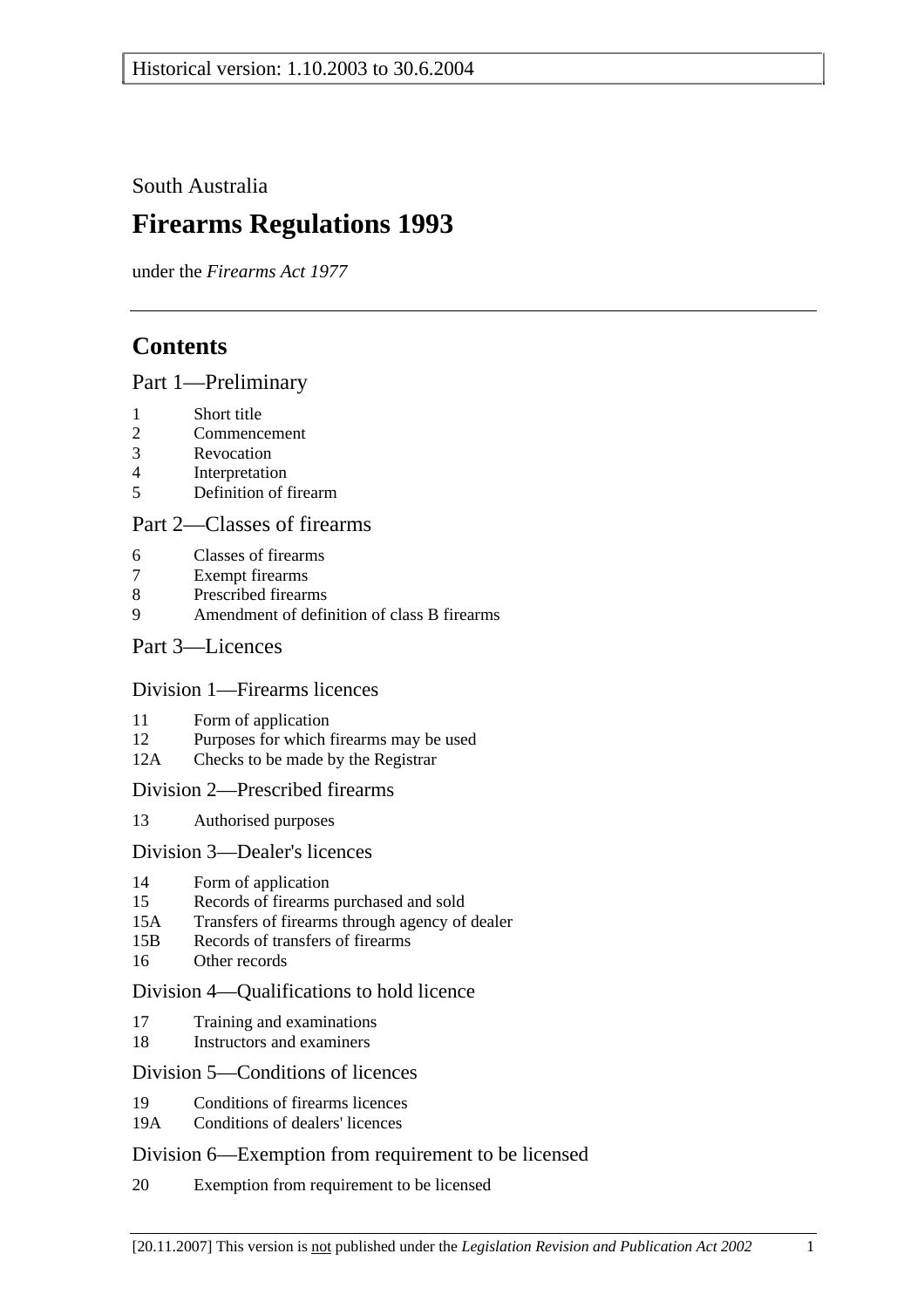21 Acquisition and supply of gas cylinders

#### Division 7—General

- 22 Company nominee
- 23 Replacement of licence

## Part 4—Acquisition and registration of firearms

- 24 Application for permits
- 24A Checks to be made by the Registrar
- 25 Application to register a firearm
- 26 Acquisition of class C firearms
- 26A Handguns—applications for permits—section 15A(4b) and (4c)
- 26B Measurement of barrel length of handguns—section 15A(4b)
- 27 Certificate of registration

#### Part 5—Acquisition of ammunition

- 28 Application for permit
- 28A Limit on quantity of ammunition

## Part 6—Security of firearms and ammunition

- 29 Security of firearms
- 30 Possession of prescribed firearms
- 31 Possession of firearms by dealers
- 32 Ammunition
- 33 Security of dealer's building
- 34 Exemption

## Part 7—Recognised firearms clubs and recognised paint-ball operators

#### Division 1—Recognised firearms clubs

- 35 Application for recognition
- 36 Certificate of recognition
- 37 Approval of Registrar required for alteration to range
- 38 Club to inform Registrar of change
- 38AA Acceptance of new members
- 38A Records to be kept by clubs
- 39 Change in membership

## Division 2—Recognised paint-ball operators and recognised commercial range operators

- 40 Application for recognition
- 40A Application for recognition of commercial range operator
- 41 Certificate of recognition
- 42 Alteration of grounds or range
- 43 Operator to inform Registrar of change

## Part 8—Miscellaneous

- 44 Prescribed person—section 21AC
- 44A Exclusion from s. 35A of the Act
- 45 Records
- 46 Waiver of firearms licence fee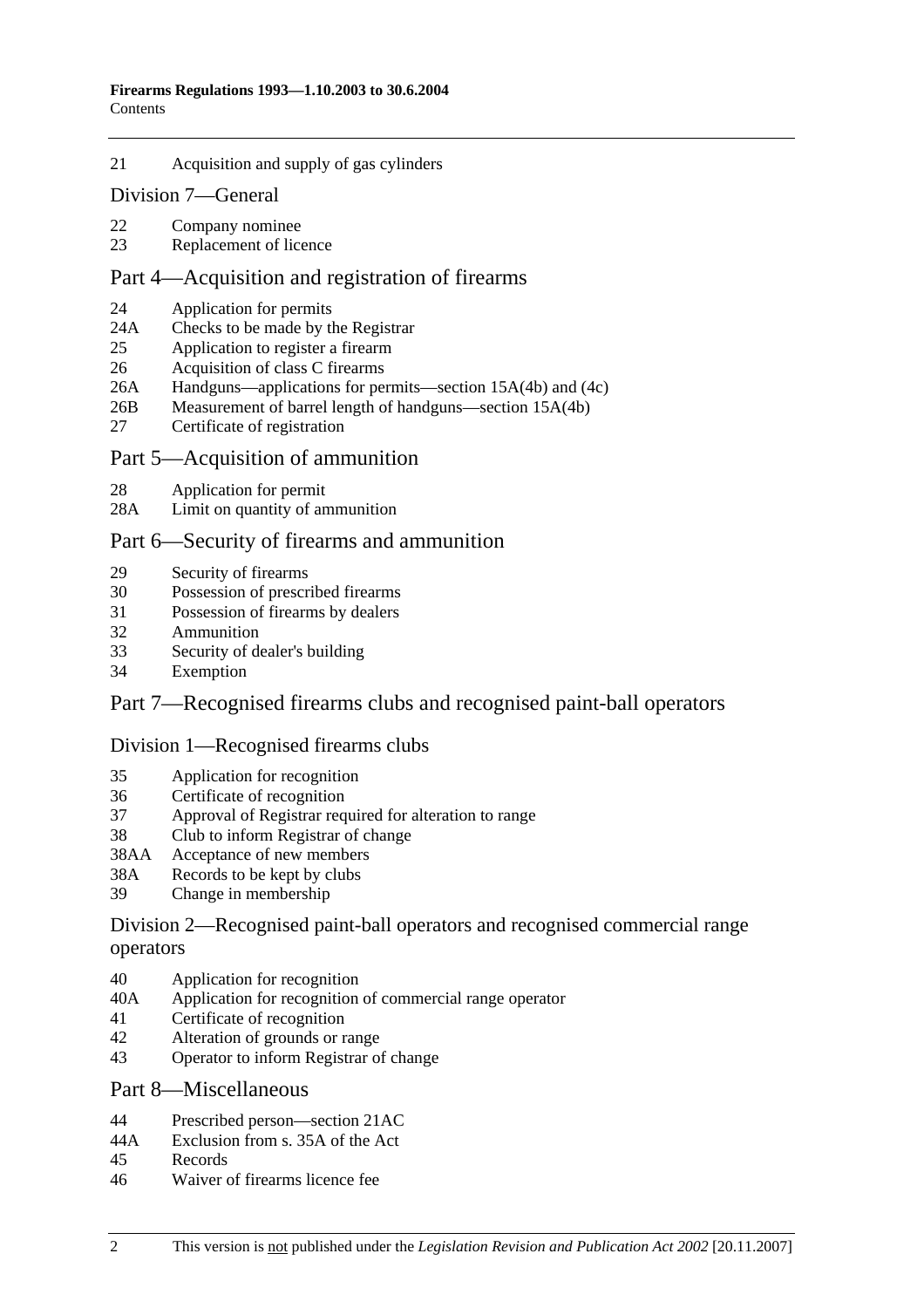- 47 Form of applications and licences etc
- 48 Alteration, destruction etc of firearm
- 49 International visitor firearms permits
- 50 Exemption of persons from outside the State
- 50A Exemption of juniors from certain provisions
- 51 Exemption of Frank Adlam Collection
- 52 Fees
- 53 Offence

Schedule 1—Fees

Schedule 2—Transitional provisions

Legislative history

# **Part 1—Preliminary**

## **1—Short title**

These regulations may be cited as the *Firearms Regulations 1993*.

#### **2—Commencement**

These regulations will come into operation on 1 September 1993.

## **3—Revocation**

The *Firearms Regulations 1980* as varied are revoked.

## **4—Interpretation**

(1) In these regulations unless the contrary intention appears—

*the Act* means the *Firearms Act 1977*;

*captive bolt gun* means a firearm designed to kill animals by firing a bolt that remains part of the firearm during and after firing;

*dog retriever* means a firearm designed to fire a projectile for a dog to retrieve;

*home-made firearm* means a firearm that incorporates a barrel or receiver that was made in Australia by a person who is not a licensed dealer in firearms;

*owner* in relation to land includes an occupier of the land;

*paint-ball shooting* means shooting a paint-ball firearm when participating in an organised activity on the grounds of a recognised paint-ball operator;

*power head* means a firearm (not being a captive bolt gun) designed to kill animals by striking the muzzle against the animal;

*rocket line launcher* means a firearm that is designed to throw a rope, cable or line of any other kind;

*underwater firearm* means a firearm—

 (a) designed to fire projectiles by means of compressed air or other compressed gas; and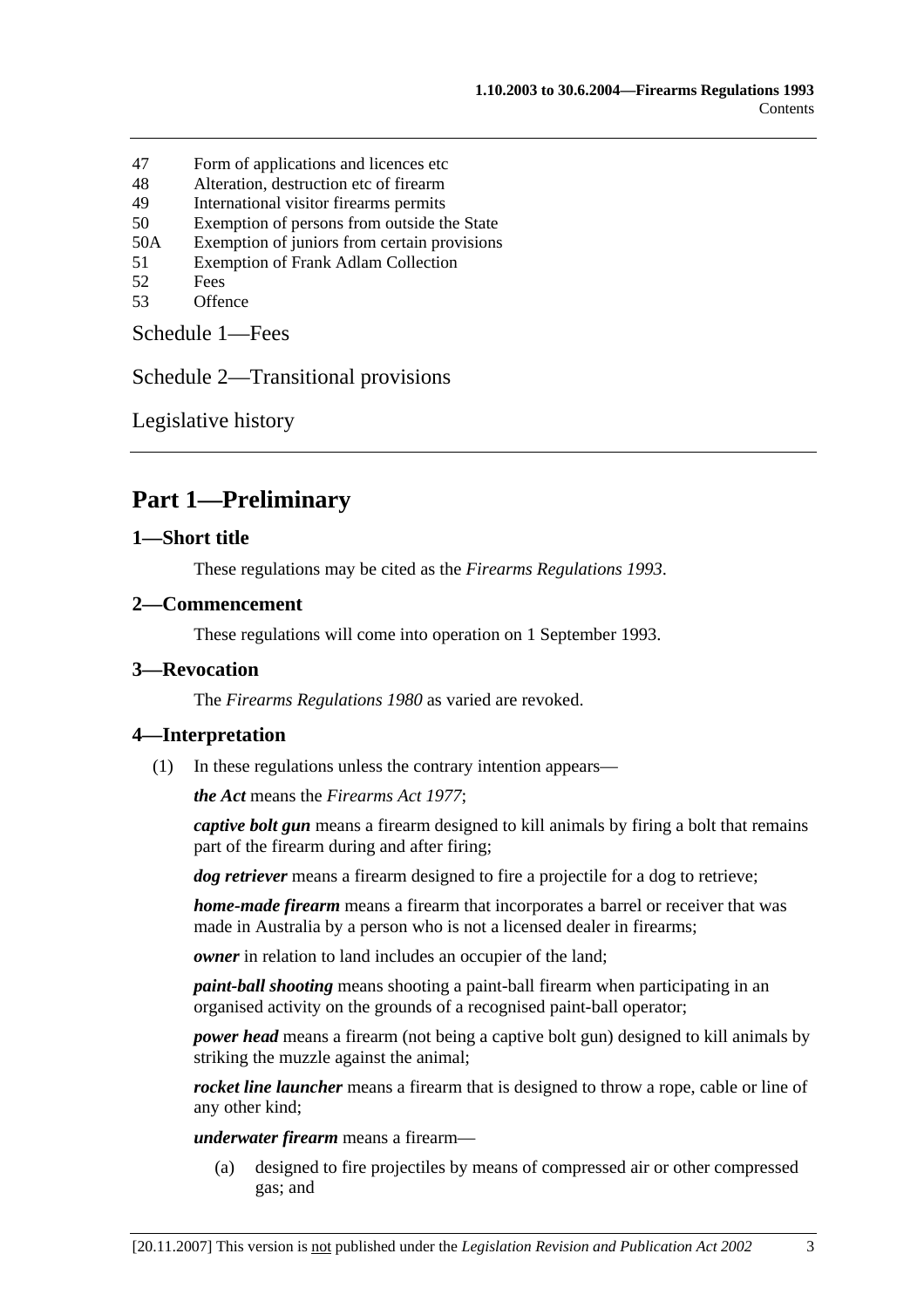- (b) designed to be used underwater; and
- (c) kept solely for use underwater;

*Very pistol* means a handgun designed to fire flares or exploding shells.

 (2) For the purposes of these regulations the length of the barrel of a firearm will be taken to be the distance from the breech face to the muzzle.

#### **5—Definition of firearm**

A toy firearm that is not designed to fire metallic projectiles is not included in the definition of *firearm* in the Act unless, in the Registrar's opinion, it should be regulated as a firearm under the Act and is the subject of a declaration to that effect by the Registrar published in the Gazette.

## **Part 2—Classes of firearms**

## **6—Classes of firearms**

Firearms are divided into the following classes:

- (a) exempt firearms;
- (b) prescribed firearms;
- (c) firearms not included in paragraph (a) or (b).

#### **7—Exempt firearms**

The following firearms are exempt from the provision of the Act and these regulations:

- (b) captive bolt guns;
- (c) tools or instruments powered by burning propellant or by compressed air or other compressed gas;
- (d) rocket line launchers;
- (e) devices designed to throw a net to catch animals;
- (f) devices designed to throw an object for shotgun target practice;
- (h) dog retrievers;
- (i) Very pistols used only for signalling distress or rescuing persons in distress;
- (j) a firearm that—
	- (i) has been fitted with a transmitter of infrared electromagnetic waves or a receiver of such waves or both; and
	- (ii) has been modified so as to be incapable of firing a projectile; and
	- (iii) cannot easily be modified to fire projectiles;
- (k) an underwater firearm,

and receivers of firearms referred to in a preceding paragraph.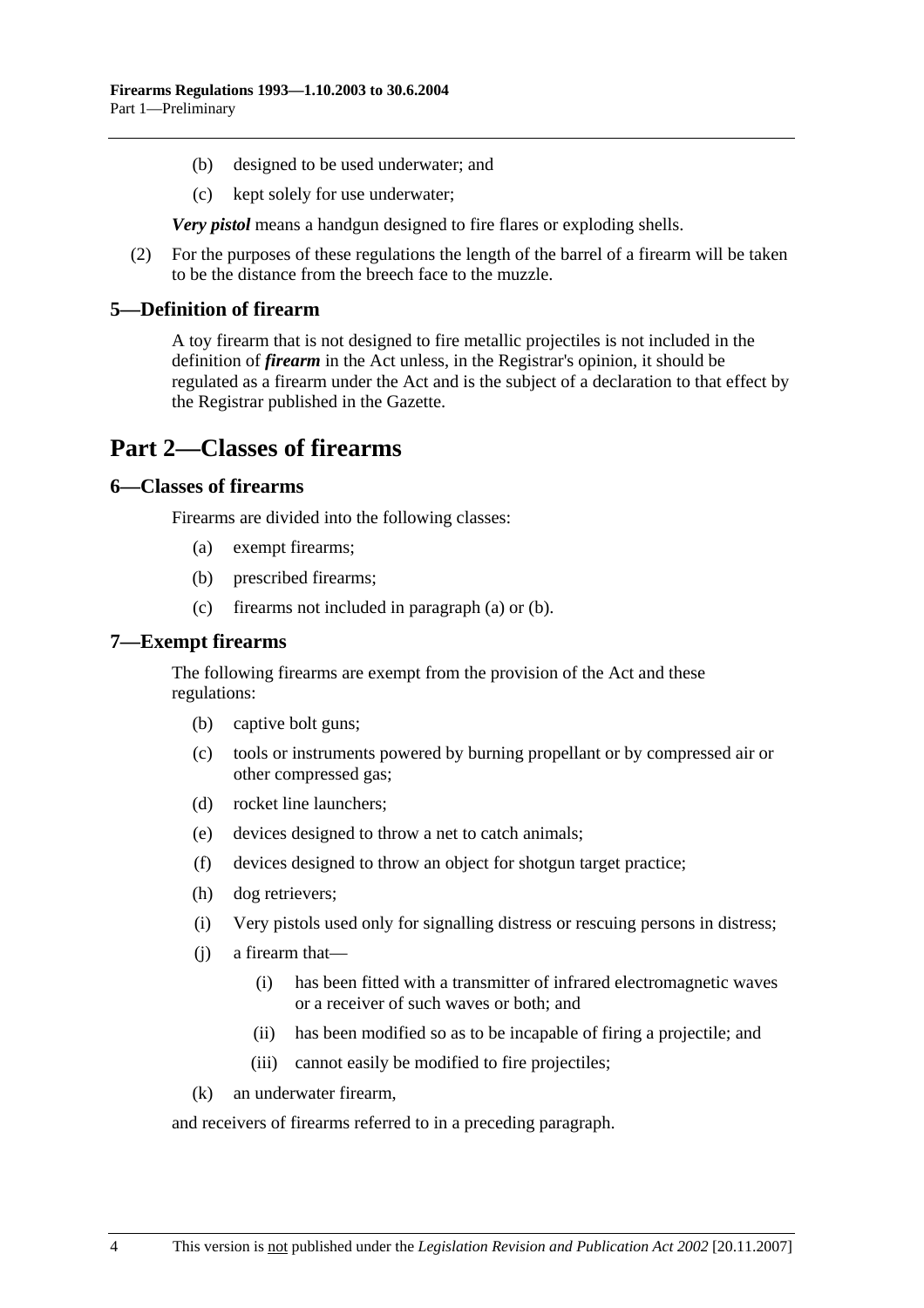**Note—** 

The definition of *firearm* in section 5(1) of the Act excludes an antique firearm. *Antique firearm* is defined in section 5(1).

## **8—Prescribed firearms**

- (1) The following firearms are prescribed firearms:
	- (a) automatic firearms;
	- (b) mortars, bazookas, rocket propelled grenades and similar military firearms designed to fire explosive projectiles;
	- (c) firearms having one or more barrels of less than 330 millimetres in length (but not handguns, air rifles, air guns or power heads);
	- (d) shotguns having one or more barrels of less than 450 millimetres in length;
	- (e) air rifles and air guns having one or more barrels of less than 250 millimetres in length;
	- (f) firearms having an overall length of less than 750 millimetres (but not handguns or power heads);
	- (g) firearms (but not handguns) designed to be reduced in overall length by folding, telescoping or any other means to a length of less than 750 millimetres and then to be capable of being fired;
	- (h) firearms designed to fire projectiles containing tear gas or any other lachrymatory substance or any nauseating substance or poison (but not firearms designed to tranquillise, immobilise or administer vaccines or other medicines to animals);
	- (i) firearms designed as, and having the appearance of, other objects;
	- (j) home-made firearms,

and receivers of firearms referred to in a preceding paragraph.

 (2) When determining the overall length of a paint-ball firearm for the purposes of subregulation (1)(f) the gas cylinder and the hose connecting the cylinder to the firearm (if any) will be included.

## **9—Amendment of definition of class B firearms**

The definition of *class B firearms* in section 5(1) of the Act is amended by inserting the following paragraph after paragraph (c):

> (ca) double barrel centre fire rifles that are not designed to hold additional rounds in a magazine.

# **Part 3—Licences**

## **Division 1—Firearms licences**

## **11—Form of application**

An application for a firearms licence, or the renewal of a firearms licence, must be in a form approved by the Registrar.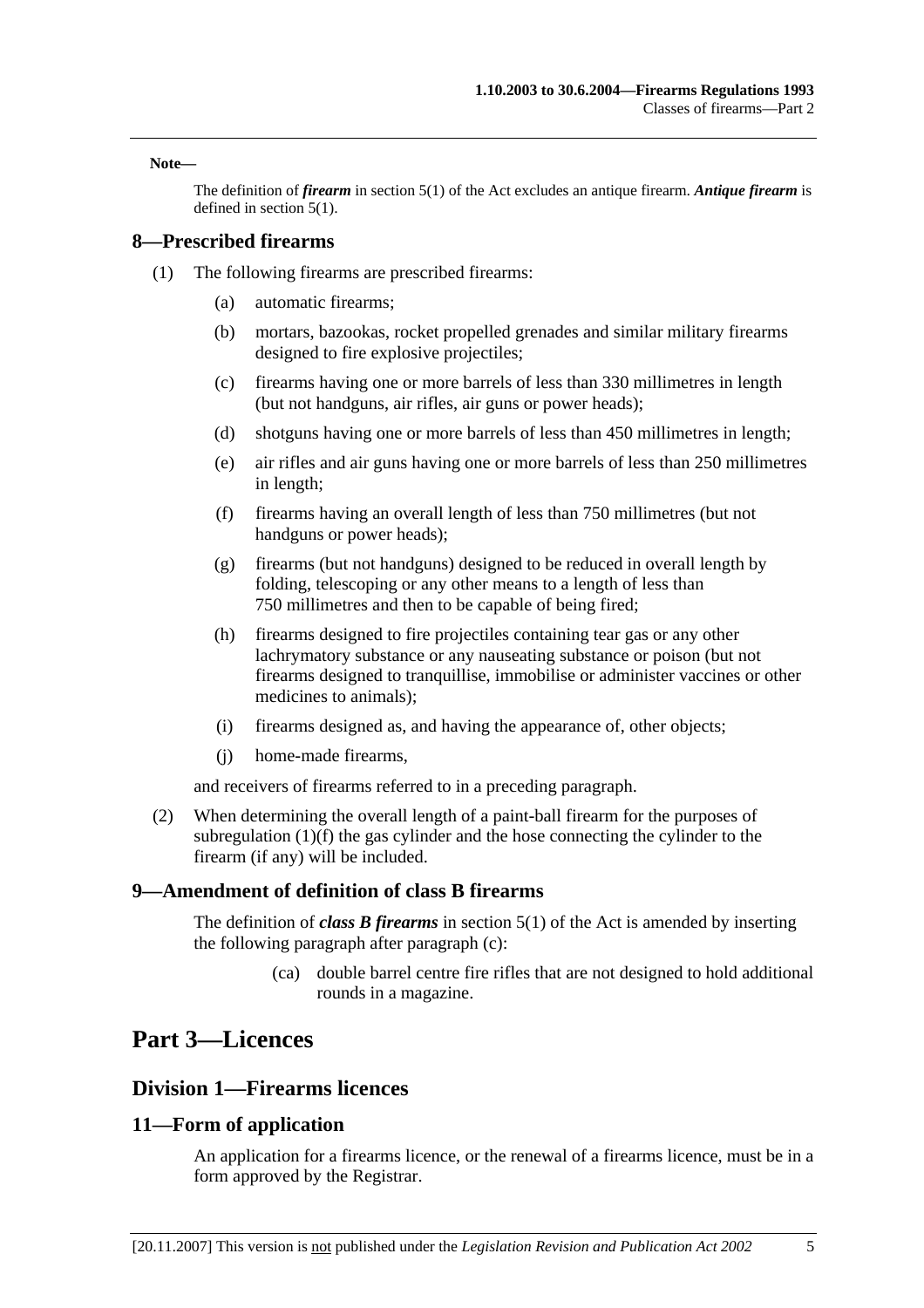## **12—Purposes for which firearms may be used**

- (1) A firearms licence must be endorsed by the Registrar with the purpose or purposes for which the firearm or firearms of the class or classes authorised by the licence may be used by the holder of the licence.
- (2) Subject to subregulation (3), one or more of the following purposes may be endorsed on a firearms licence:
	- (a) use as a member of a shooting club—1;
	- (b) target shooting—2;
	- (c) hunting—3;
	- (d) paint-ball shooting—4;
	- (e) use in relation to carrying on the business of primary production or in the course of employment by a person who carries on such a business—5;
	- (f) use in the course of carrying on the business of guarding property or use in guarding property in the course of employment by a person who carries on that business—6;
	- (g) collecting and displaying firearms;
	- (h) such other purpose as is approved by the Registrar—7.
- (3) If the purpose of collecting and displaying firearms is endorsed on a licence no other purpose may be endorsed on the licence.
- (4) A licence endorsed with the purpose of collecting and displaying firearms cannot authorise the possession of a prescribed firearm or a class D firearm<sup>1</sup>.
- (6) The endorsement referred to in subregulation  $(2)(f)$  operates only so long as the holder of the licence holds an appropriate licence under the *Security and Investigation Agents Act 1995*.
- (9) The holder of a firearms licence who is a member of a recognised firearms club is not entitled to use a firearm for hunting in the course of club activities unless the licence, by separate endorsement, authorises the use of that class of firearm for hunting.
- (10) The purposes listed in paragraphs (a) to (h) of subregulation (2) will be sufficiently endorsed on a licence by endorsing on the licence the number appearing at the end of the relevant paragraph.

**Note—** 

1 If a prescribed firearm or a class D firearm is rendered unusable in a manner stipulated by the Registrar it ceases to be a firearm (see definition of firearm in section 5(1) of the Act) and is therefore no longer subject to regulation.

## **12A—Checks to be made by the Registrar**

Before granting an application for a firearms licence or to renew or vary a firearms licence, the Registrar must check the application against the checklist adopted for that purpose by the Australasian Police Minister's Council.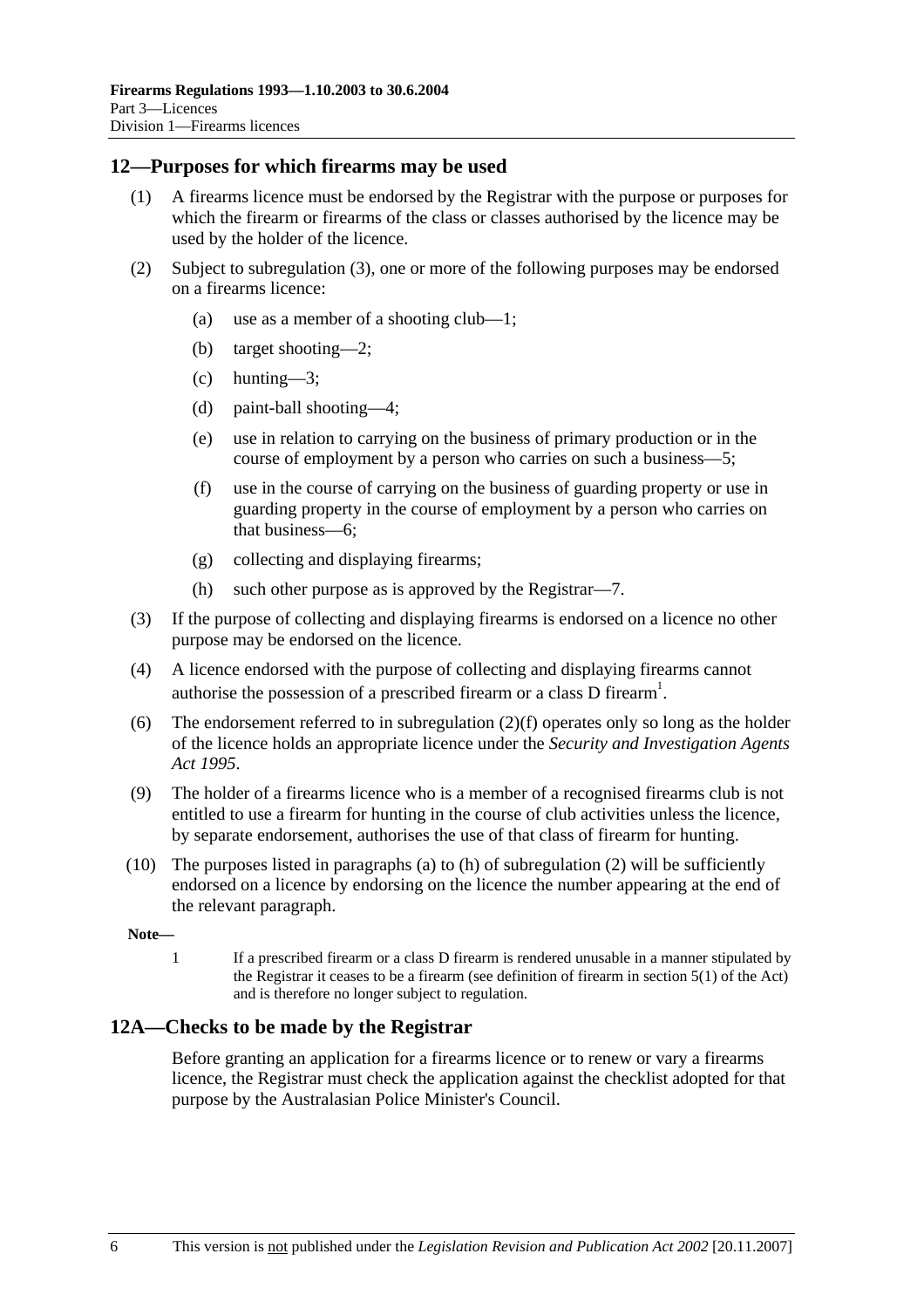## **Division 2—Prescribed firearms**

## **13—Authorised purposes**

A person may possess and use a prescribed firearm pursuant to a firearms licence for the purpose of theatrical or cinematic productions or for such other purpose or purposes as are approved by the Registrar.

## **Division 3—Dealer's licences**

## **14—Form of application**

An application for a dealer's licence, or the renewal of a dealer's licence, must be in a form approved by the Registrar.

## **15—Records of firearms purchased and sold**

- (1) A dealer must compile records in duplicate of firearms purchased and sold in a form approved by the Registrar for that purpose.
- (2) Within seven days after the end of each month the dealer must deliver the original records in respect of that month to the Registrar.
- (3) The duplicate copy of the records must be kept for at least three years at the dealer's premises.
- (4) Where no firearms have been purchased or sold by a dealer during a month the dealer must deliver a copy of the appropriate form to the Registrar with "Nil Return" written across it.

## **15A—Transfers of firearms through agency of dealer**

- (1) Where possession of a firearm is transferred through the agency of a licensed dealer under section 15B(9)(b) of the Act the dealer must—
	- (a) satisfy himself or herself by inspecting the relevant permit and licence that the person acquiring the firearm is entitled to acquire and possess it; and
	- (b) record—
		- (i) the name and address of the person transferring and the person acquiring the firearm and the number of each of their firearms licences; and
		- (ii) the class, make, calibre and serial number or other identification of the firearm; and
		- (iii) where the firearm is lent or hired—the duration and the terms of the loan or hire; and
	- (c) provide the Registrar with the information recorded under paragraph (b) within one month after possession of the firearm is transferred.
- (2) The dealer must not transfer the firearm unless he or she has complied with subregulation  $(1)(a)$  and  $(b)$ .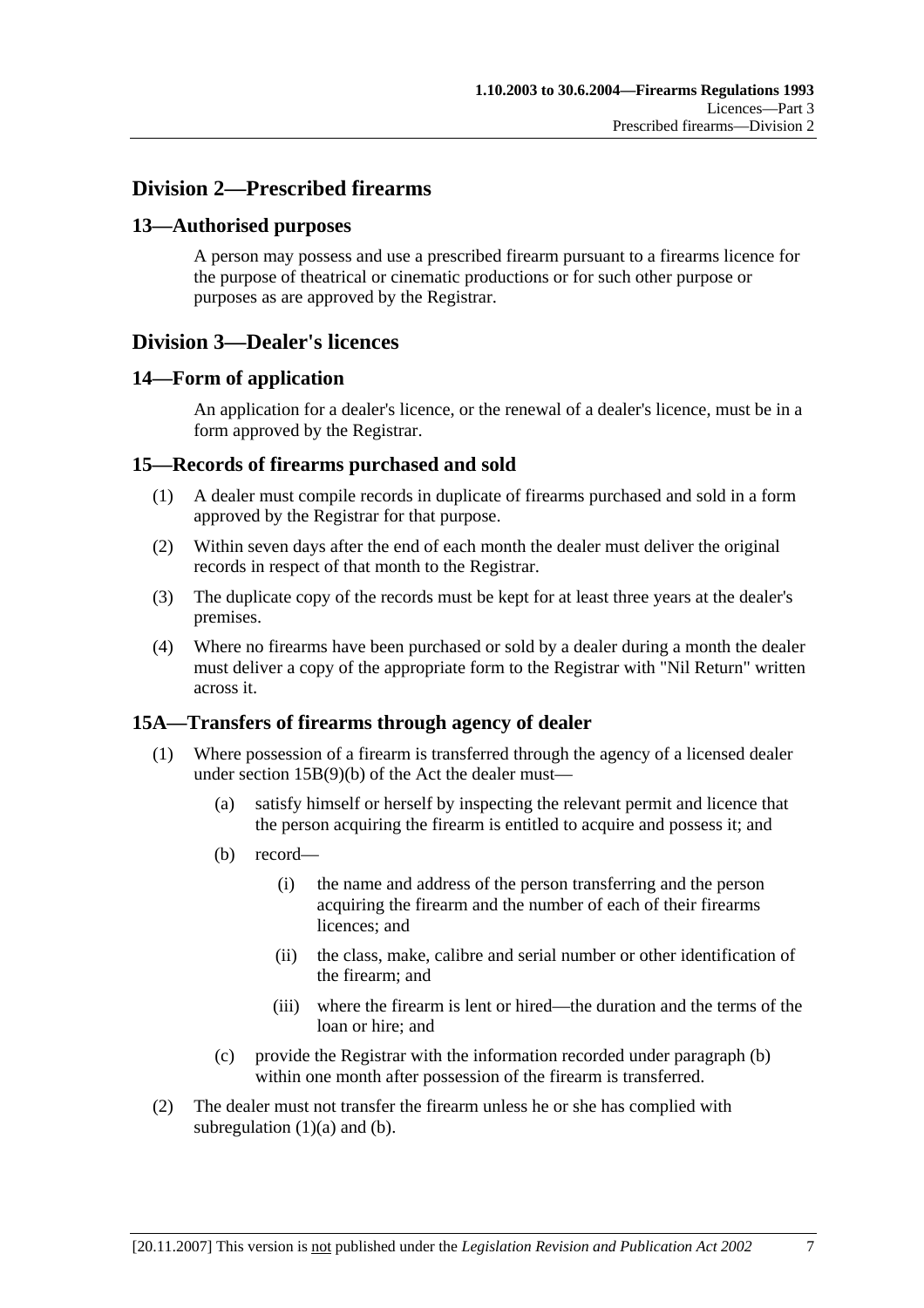## **15B—Records of transfers of firearms**

- (1) A dealer must compile the records referred to in regulation 15A and a dealer or an authorised officer (as the case requires) must compile the records referred to in section 15C of the Act in duplicate in a form approved by the Registrar.
- (2) Within 7 days after the end of each month the dealer or authorised officer must deliver the original records referred to in subregulation (1) in respect of that month to the Registrar.
- (3) The duplicate copy of the records must be kept for at least three years at the dealer's or club's premises.
- (4) If the dealer has not witnessed the transfer of possession of any firearms and has not acted as agent in the transfer of possession of any firearms during a month, the dealer must deliver a copy of the appropriate form to the Registrar with "Nil Return" written across it.

## **16—Other records**

- (1) A dealer must compile records of firearms received by the dealer for repair, consignment or safe keeping in a form approved by the Registrar for that purpose.
- (1a) A dealer must, if required to do so by the Registrar, compile records of ammunition purchased by the dealer and ammunition sold by the dealer in a form approved by the Registrar for that purpose.
- (2) The records must be kept for at least three years at the dealer's premises.

## **Division 4—Qualifications to hold licence**

#### **17—Training and examinations**

- (1) The Registrar may, by notice in writing, require an applicant for a firearms licence or a dealer's licence or for the addition of classes of firearms to which a licence relates or for the endorsement of a further purpose or purposes on a licence to complete to the satisfaction of the Registrar one or more of the following:
	- (a) a course in the safe handling, carriage and use of firearms nominated by the Registrar;
	- (b) a written examination in the safe handling, carriage and use of firearms nominated by the Registrar;
	- (c) a practical examination in the safe handling, carriage and use of firearms nominated by the Registrar.
- (2) Subregulation (1) does not apply to an application for the renewal of a licence—
	- (a) unless a period of one year or more has elapsed since the licence expired; or
	- (b) unless the licence will authorise the possession and use of additional classes of firearm or will authorise the possession and use of firearms for additional purposes; or
	- (c) unless the licence is endorsed for use in the course of carrying on the business of guarding property or use in guarding property in the course of employment by a person who carries on that business.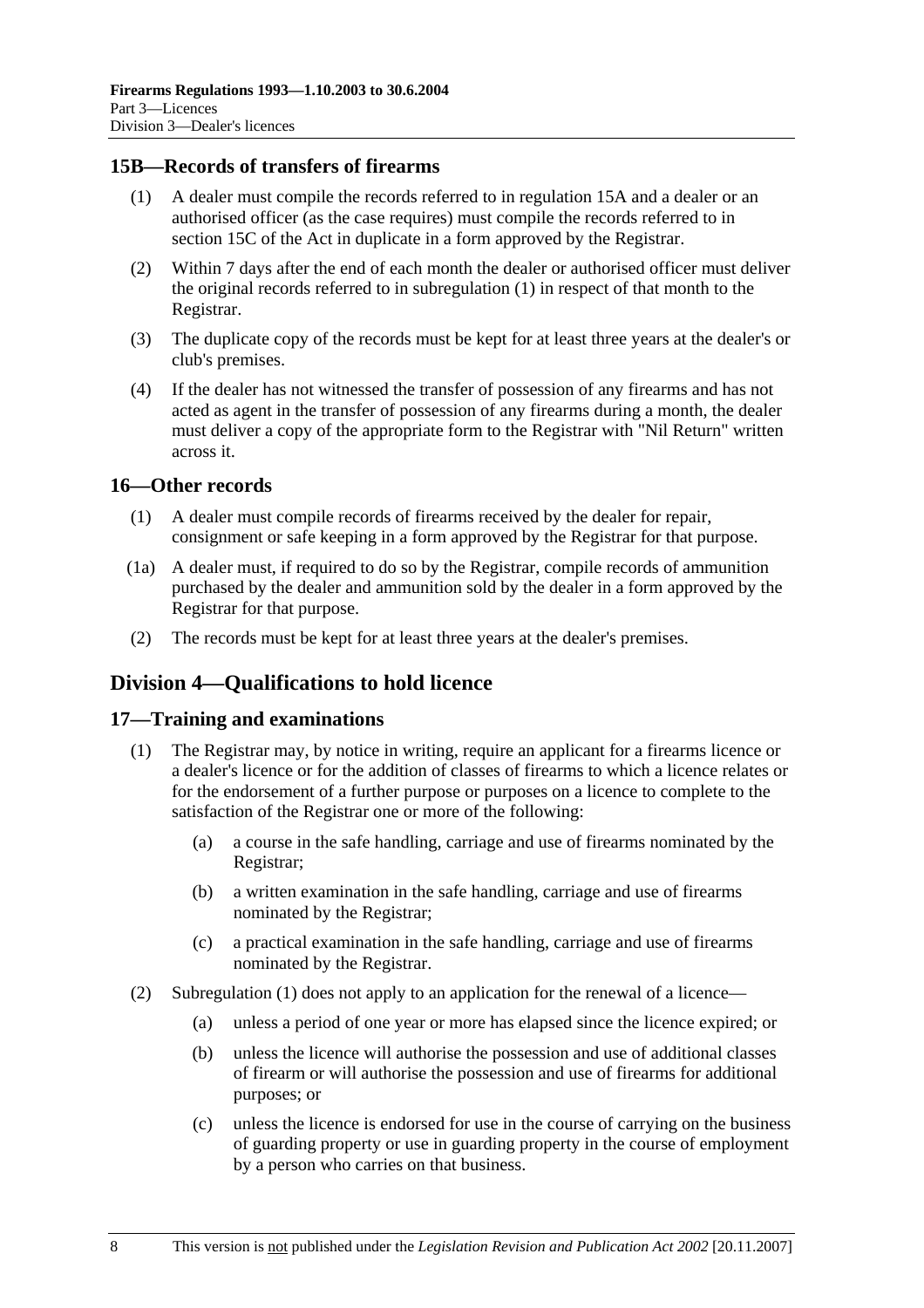## **18—Instructors and examiners**

- (1) The Registrar may authorise any suitable person to conduct a course or examination for the purposes of this Division.
- (2) A person who conducts a course or examination under this Division—
	- (a) must not allow a person to attend the course or sit for the examination unless the person produces, for his or her inspection, a notice issued by the Registrar under regulation 17; and
	- (b) must compile, in a form approved by the Registrar, and keep for at least three years, a record of the names and addresses of all persons who attend the course or sit for the examination.
- (3) A person referred to in subregulation (1) must provide the Registrar with such information as he or she requests relating to courses or examinations conducted by the person.

## **Division 5—Conditions of licences**

## **19—Conditions of firearms licences**

- (1) It is a condition of a firearms licence that—
	- (a) the holder of the licence must give the Registrar written notice in a form approved by the Registrar of all changes to his or her name or address within 14 days after the change occurs;
	- (b) every firearm that the licence holder has possession of pursuant to the licence must comply with section 24A of the Act;
	- (c) the holder of the licence must comply with the provisions of Part 6 that apply to, or in relation to, firearms held pursuant to the licence;
	- (d) when a firearm or ammunition is not secured as required by Part 6 the holder of the licence must take all reasonable precautions to ensure that the firearm or ammunition is not lost or stolen or does not come into the possession of an unauthorised person;
	- (e) the holder of the licence must report the theft, loss or destruction of a firearm to which the licence relates to a member of the police force within 14 days after the theft, loss or destruction occurs;
	- (f) where the holder of a licence had informed the Registrar when applying for the licence of the place at which he or she intended to keep firearms pursuant to the licence when not in use and the manner in which he or she intended securing those firearms, the holder of the licence—
		- (i) must allow, at any reasonable time, a member of the police force to enter and inspect the place at which the firearms are kept to ensure the firearms are so secured; and
		- (ii) must give the Registrar prior written notice of any change in the place at which the firearms are kept; and
		- (iii) must not, without the approval of the Registrar, change the manner in which the firearms are secured;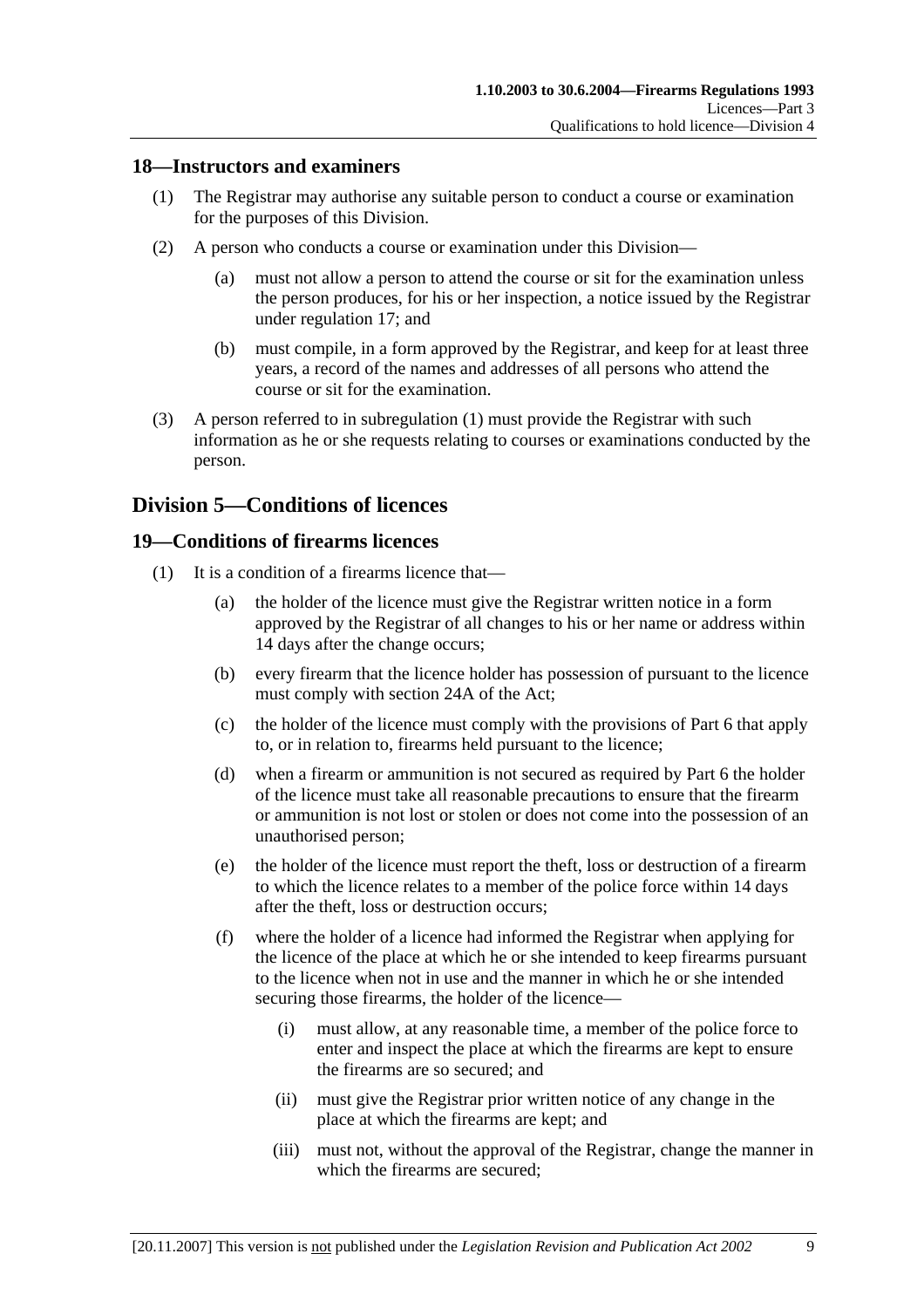- (fa) the holder of the licence must, whenever required to do so by the Registrar, provide the Registrar with information relating to a firearm registered in his or her name or in his or her possession;
- (g) the holder of the licence must whenever required to do so by the Registrar provide the Registrar with information that the Registrar requires to determine whether he or she should take action under section 20(1a) of the Act.
- (2) It is a condition of a firearms licence that authorises the use and possession of a class C firearm that the holder of the licence must within 14 days before each anniversary of the granting or renewal of the licence, provide the Registrar with information that the Registrar requires to determine whether he or she should take action under section 20(1a) of the Act.
- (3) It is a condition of a firearms licence that authorises the possession and use of a class C firearm that the holder of the licence may only use a firearm of that class if the requirements set out in one or more of the paragraphs of section 15A(3) of the Act or in regulations under paragraph (d) of subsection (3) of that section are satisfied and then only if his or her use of the firearm is consistent with the relevant paragraph or regulation.
- (4) Where the only paragraph of section 15A(3) of the Act satisfied by the holder of a firearms licence authorising the possession and use of a class C firearm is paragraph (b) (membership of The South Australian Clay Target Association Incorporated or the Australian Clay Target Association Incorporated and membership of a recognised firearms club affiliated with either of those associations) it is a further condition of the licence that the holder must be an active member of the club.
- (5) For the purposes of subregulation (3) the requirements of paragraph (a) of section 15A(3) of the Act will not be taken not to be satisfied on the ground that the holder of the licence has possession of two or more class C firearms if his or her possession of those firearms is consistent with another paragraph of section 15A(3) or with a regulation under paragraph (d) of that section.
- (6) It is a condition of a firearms licence that authorises the possession and use of a class D firearm that the holder of the licence may only use a firearm of that class for the purpose of destroying animals and then only if his or her livelihood is gained partly or wholly from professional shooting.
- (7) It is a condition of a firearms licence that authorises the possession and use of a class H firearm that the holder of the licence may only use a firearm of that class—
	- (a) if the holder is an active member of a shooting club; or
	- (ab) in relation to carrying on the business of primary production or in the course of employment by a person who carries on such a business if, in either case, the property on which the primary production business is carried on is at least 15000 hectares in area or is a property to which subregulation (7a) applies; or
	- (b) in the course of carrying on the business of guarding property or in guarding property in the course of employment by a person who carries on that business; or
	- (c) for the purpose of collecting and displaying firearms; or
	- (d) for such other purpose as is approved by the Registrar.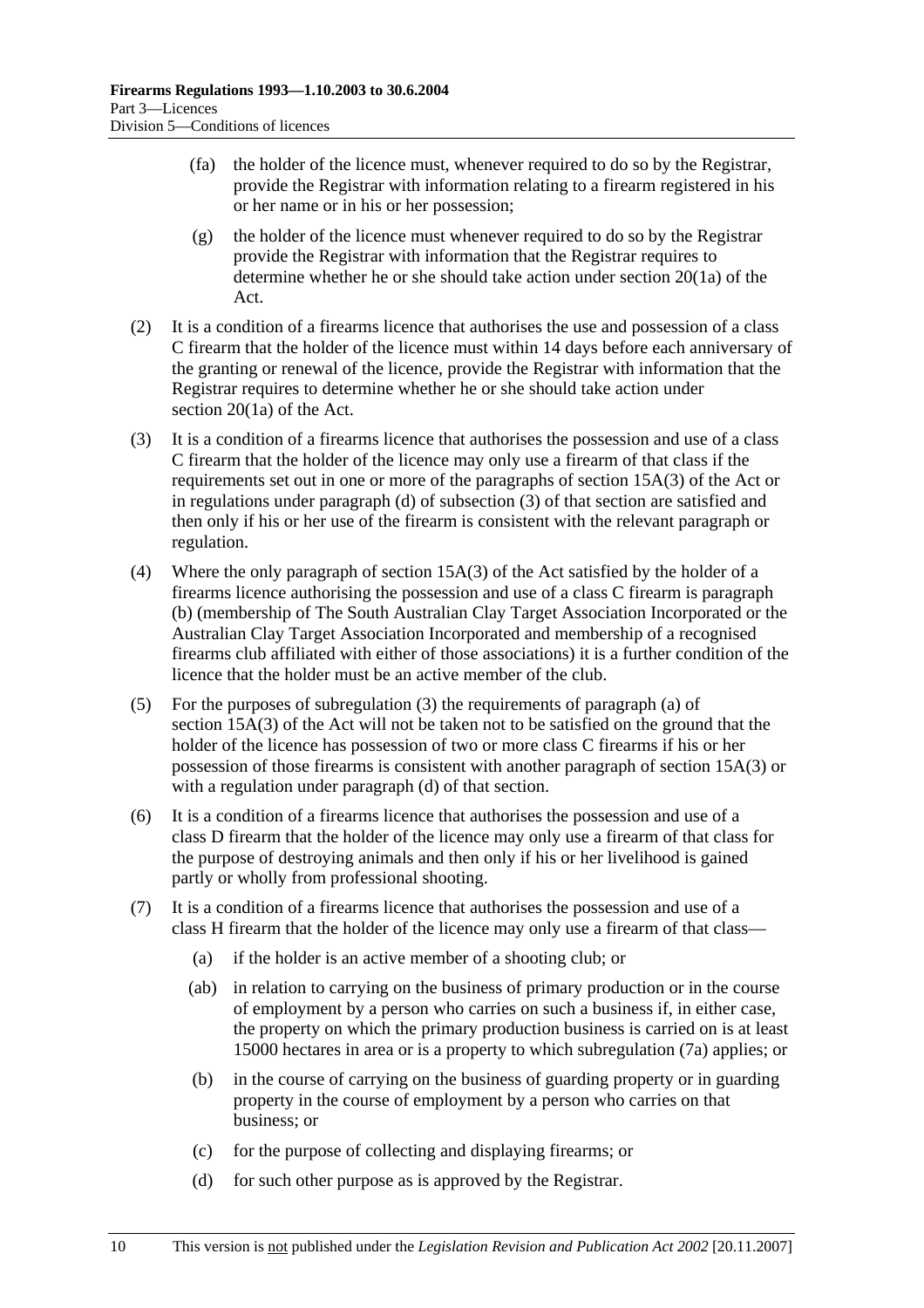- (7a) This subregulation applies to a property for the purposes of subregulation (7)(ab) if the property was specified in a firearms licence that—
	- (a) was purportedly granted to a person for a term expiring on or after 27 September 2002; and
	- (b) authorised the person to use a class H firearm on the property in relation to carrying on the business of primary production or in the course of employment by a person who carries on such a business.
- (7b) It is an additional condition of a shooting club member's licence that the holder of the licence must be an active member of a shooting club for each licence year of the licence.
- (7c) It is an additional condition of a shooting club member's licence that authorises the possession and use of class H firearms that the class H firearms of each of the following categories of which the holder of the licence has possession must be used by the holder in shooting club organised shoots for that category of class H firearms on at least four occasions during each licence year of the licence:
	- (a) air or gas operated handguns;
	- (b) .22 calibre rim fire handguns (long rifle or short);
	- (c) centre fire handguns of not more than .38 calibre;
	- (d) handguns of more than .38 calibre.
- (8) It is an additional condition of a collector's licence—
	- (a) that in the case of all firearms in the collection manufactured after 1900—
		- (i) the bolt, breech block or firing pin of the firearm must be locked in a container kept separately from the firearm; or
		- (ii) the trigger of the firearm must be immobilised by means of a trigger lock; or
		- (iii) the firearm is secured by such other method as is approved by the Registrar; and
	- (b) that the holder of the licence must be an active member of a collectors' club for each licence year of the licence; and
	- (c) that the holder of the licence does not have possession of any ammunition that can be used in a firearm owned by the collector for the purpose of collecting and displaying firearms (excluding ammunition for use in a firearm that the collector is authorised to have possession of and use for some other purpose endorsed on a separate firearms licence); and
	- (d) that none of the firearms included in the collection is a prescribed firearm; and
	- (e) that the firearms included in the collection must not be fired without the written approval of the Registrar.
- (9) Where the purpose, or one of the purposes, endorsed on a firearms licence is paint-ball shooting, it is a condition of the licence that only a paint-ball firearm will be used for the purposes of paint-ball shooting.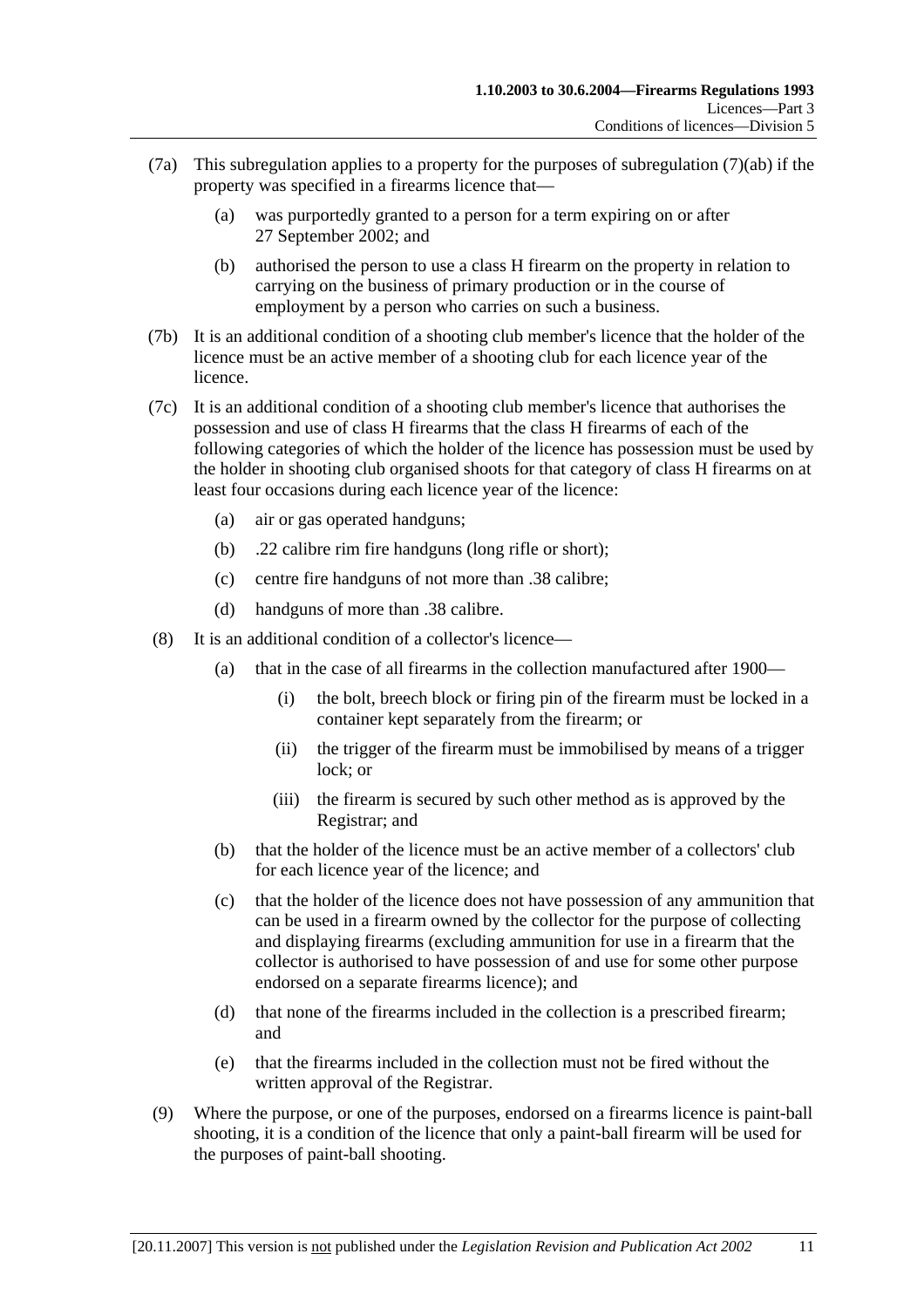- (10) A licence to possess a prescribed firearm is subject to the following conditions in addition to the conditions prescribed by subregulation (1):
	- (a) the firearm to which the licence relates must not be used to fire a projectile;
	- (b) the firearm must be kept at the premises and in the manner specified in the licence unless approval to the contrary is granted by the Registrar;
	- (c) the holder of the licence must not surrender control of the firearm except when disposing of the firearm.
- (11) The conditions imposed by subregulations (3) and (6) do not apply to a licence held solely to enable the holder of the licence to possess and use firearms for the purposes of a contract with the Crown in right of this State or in any of the Crown's other capacities or for the purpose of tendering for such a contract.

## **19A—Conditions of dealers' licences**

- (1) It is a condition of a dealer's licence that—
	- (a) the dealer must give the Registrar written notice in a form approved by the Registrar of all changes to his or her name or address within 14 days after the change occurs;
	- (b) the dealer must comply with the provisions of Part 6 that apply to, or in relation to, firearms or ammunition held pursuant to the licence;
	- (c) when a firearm or ammunition is not secured as required by Part 6 the dealer must take all reasonable precautions to ensure that the firearm or ammunition is not lost or stolen or does not come into the possession of an unauthorised person;
	- (d) the dealer must report the theft, loss or destruction of a firearm that is owned or held by the dealer in the course of carrying on business as a dealer in firearms to a member of the police force within 14 days after the theft, loss or destruction occurs;
	- (e) that, subject to subregulation (2), the dealer does not carry on business as a dealer in firearms or ammunition except at the premises authorised by the licence;
	- (f) that in the course of carrying on business as a dealer in firearms the dealer does not keep firearms at any premises except those referred to in paragraph (e) unless he or she does so for the purpose of testing or repairing those firearms;
	- $(g)$  that the dealer must not deal in—
		- (i) mechanisms or other fittings that can be fitted to a firearm to convert it to an automatic firearm; or
		- (ii) mechanisms or other fittings that, when fitted to a suitable firearm, will enable the firearm to fire grenades or other explosive projectiles;
	- (h) that during the hours that members of the public have access to the premises referred to in paragraph (e) the dealer displays the licence, or a copy of the licence (the copy does not need to include a photograph of the holder of the licence), in those premises in a position in which it is likely to be seen and read by members of the public;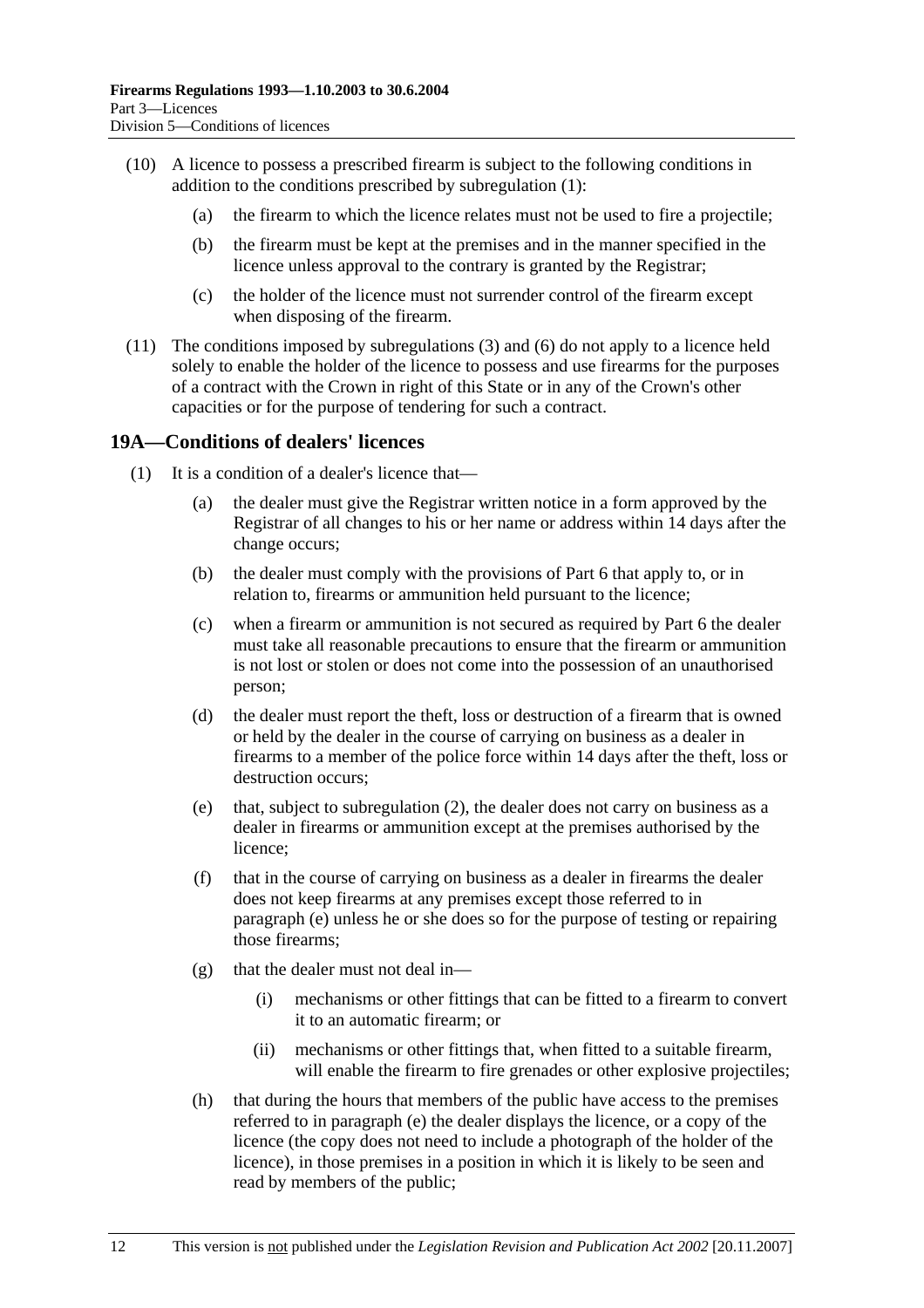- (i) that the dealer identifies, in a manner approved by the Registrar, each firearm that he or she owns in the course of carrying on business as a dealer in firearms;
- (j) that the dealer must produce to a member of the police force on request the records kept by him or her pursuant to the Act and these regulations;
- (k) the dealer must allow a member of the police force to enter and inspect any premises at which the dealer is authorised by the licence to carry on business for the purpose of enforcement of the Act and these regulations;
- (l) the dealer must, whenever required to do so by the Registrar or a member of the police force, provide the Registrar or member with information relating to a firearm recorded to, or in the possession of, the dealer.
- (2) A dealer may—
	- (a) exhibit firearms and ammunition for the purpose of sale by auction and may sell firearms or ammunition by auction at a place other than his or her premises;
	- (b) exhibit firearms and ammunition for any other purpose at places other than his or her premises if he or she does not exhibit—
		- (i) two or more identical firearms; or
		- (ii) more than 50 rounds of identical ammunition.

## **Division 6—Exemption from requirement to be licensed**

## **20—Exemption from requirement to be licensed**

- (1) An offence is not committed against section 11 of the Act by—
	- (a) a person of or over the age of 14 but under the age of 18 who has possession of or uses a registered firearm if—
		- (i) he or she is with and is under the continuous supervision of his or her parent or guardian or some other person approved by his or her parent or guardian; and
		- (ii) the person providing the supervision holds a firearms licence authorising possession of the firearm for the purpose for which it is being used;
	- (b) a person of or over the age of 14 but under the age of 18 who has possession of or uses a firearm if that person is (with the consent of his or her parent or guardian) with and is under the continuous supervision of a recognised coach who holds a firearms licence authorising possession of the firearm for the purpose for which it is being used;
	- (c) a person who has possession of or uses a firearm for the purpose of a course or examination in the safe handling, carriage and use of firearms if that person is with and is under the continuous supervision of a person authorised by the Registrar to conduct the course or examination;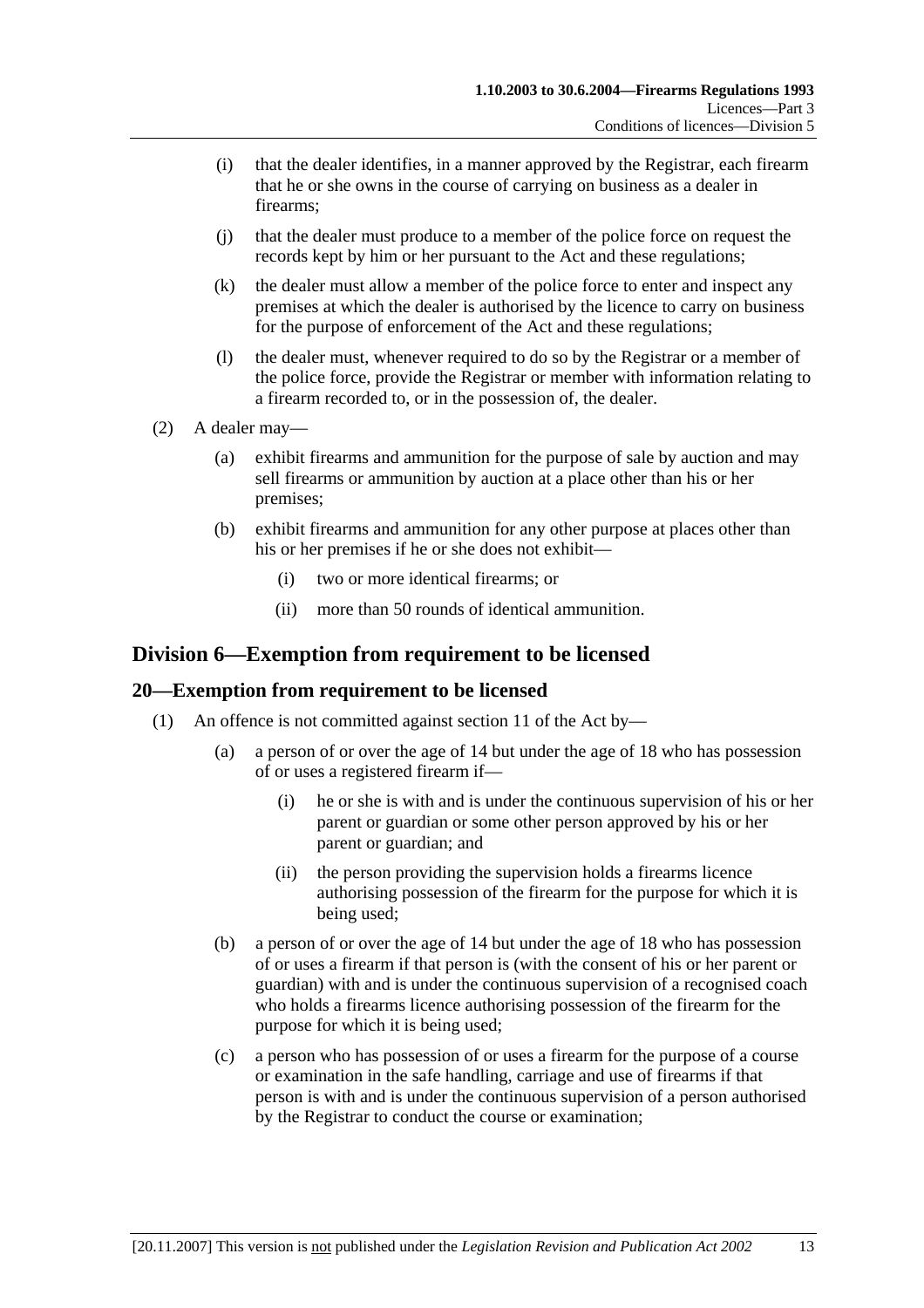- (d) a person of or over the age of 18 who has possession of or uses a firearm if that person is with and is under the continuous supervision of a person who is registered as the owner of the firearm and who holds a firearms licence authorising possession of the firearm for the purpose for which it is being used;
- (da) a person who has possession of or uses a class C firearm on the grounds of a recognised firearms club that is affiliated with The South Australian Clay Target Association Incorporated or the Australian Clay Target Association Incorporated for the purpose of shooting in an activity of the club conducted in accordance with the rules of the Australian Clay Target Association Incorporated;
- (e) a person of or over the age of 14 but under the age of 18 who has possession of or uses a firearm at facilities provided by the South Australian Sports Institute with the consent of his or her parent or guardian;
- (f) a person of any age who has possession of or uses a firearm (including a prescribed firearm)—
	- (i) in the course of rehearsal for or the performance of a theatrical production; or
	- (ii) in the course of rehearsal for or the filming of a scene in the production of a film,

if the person is under the continuous supervision of a person who holds a firearms licence authorising possession of the firearm for the purpose for which it is being used.

- (2) An offence is not committed against section 11 of the Act by a person who is of or over the age of 10 but under the age of 14 in the circumstances set out in subregulation (1)(a) or (b) if the firearm concerned is a class A firearm.
- (2a) For the purposes of subregulation (1)(d), a person will be taken to be registered as the owner of a firearm if he or she is the nominee of a body, whether incorporate or unincorporate, that is registered as the owner of the firearm.
- (3) In this regulation—

*recognised coach* means a person who has been recognised by a recognised firearms club as being a fit and proper person to instruct others in the skills of using firearms.

## **21—Acquisition and supply of gas cylinders**

A person who acquires or supplies a cylinder of compressed gas designed for use in a firearm is exempt from section 21B of the Act in relation to the acquisition or supply of the cylinder.

## **Division 7—General**

## **22—Company nominee**

- (1) A company that holds a licence must appoint a person—
	- (a) who is, in the opinion of the Registrar, a fit and proper person to have control of the company's firearms; and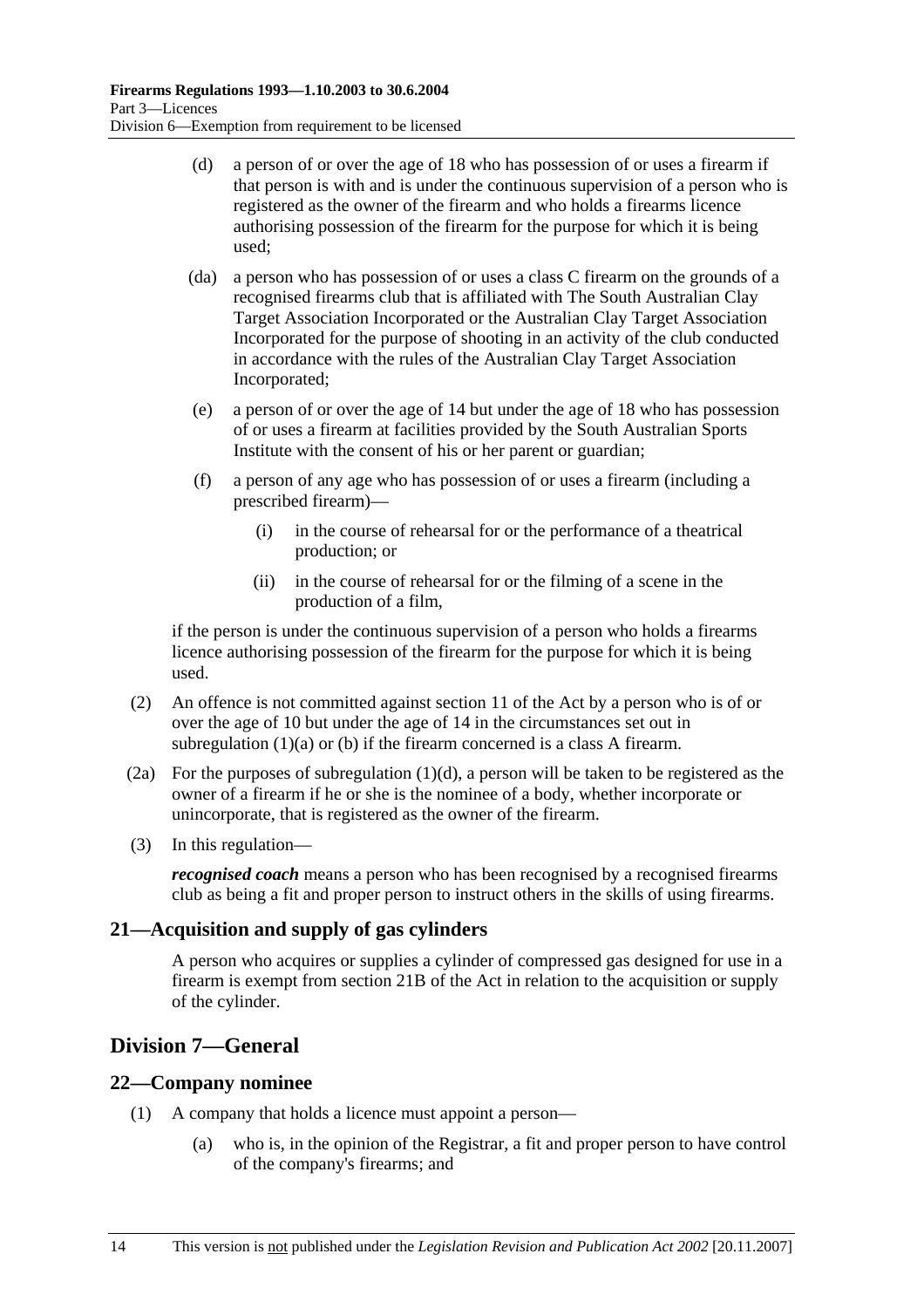(b) who is employed by the company and has his or her usual place of residence in the State,

to have control of the company's firearms at the place at which they are kept by the company.

- (2) Without limiting the meaning of "fit and proper person" in subregulation (1)(a), a person will be taken not to be a fit and proper person for the purposes of that subregulation if the Registrar would refuse to grant a firearms licence to that person.
- (3) A person appointed under subregulation (1) must keep a record of—
	- (a) the firearms under his or her control; and
	- (b) the names of the persons who have possession of those firearms and the periods during which they have possession of them.
- (4) A company must give the Registrar written notice in a form approved by the Registrar of the name and address of the person appointed by the company under subregulation (1).

## **23—Replacement of licence**

If, where a person has applied for replacement of a licence that has been lost, stolen or destroyed, the Registrar is satisfied on information provided by the applicant or on such other evidence as he or she requires that the licence has been lost, stolen or destroyed, the Registrar may, on payment of the prescribed fee, issue a replacement for the licence.

# **Part 4—Acquisition and registration of firearms**

## **24—Application for permits**

An application for a permit to acquire a firearm must be in a form approved by the Registrar.

#### **24A—Checks to be made by the Registrar**

Before granting an application for a permit to acquire a firearm, the Registrar must check the application against the checklist adopted for that purpose by the Australasian Police Minister's Council.

#### **25—Application to register a firearm**

- (1) Subject to subregulation (2), an application to register a firearm must be in a form approved by the Registrar and the applicant must produce the following to the member of the police force to whom the application is made:
	- (a) the permit authorising the acquisition of the firearm; and
	- (b) the firearm; and
	- (c) the licence authorising the person producing the firearm to have possession of it.
- (2) A person who applies for registration of a firearm in circumstances referred to in regulation 50(5) is not bound to comply with subregulation (1)(a) or (c).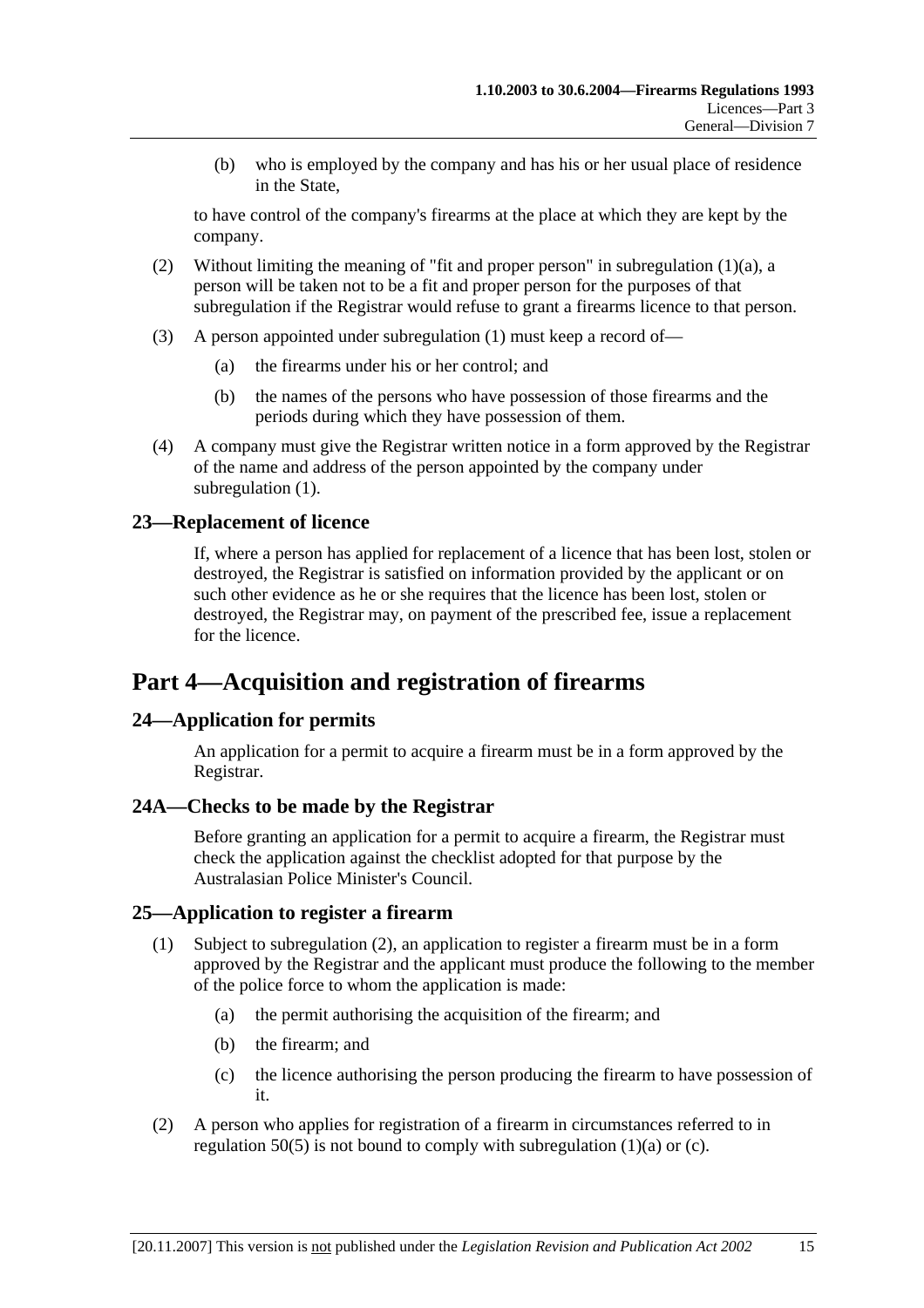## **26—Acquisition of class C firearms**

The following requirements are prescribed for the purposes of section 15A(3)(d) of the Act:

- (a) in relation to the acquisition of class C firearms for the purpose of collection and display—
	- (i) the Registrar is satisfied that the applicant for the permit to acquire the class C firearm has, or genuinely intends to acquire, a collection of firearms that has, or will have, significant commemorative, historical, investment or other value; and
	- (ii) the firearm is to be acquired to form part of the collection;
- (b) in relation to the acquisition of class C firearms by the Royal Zoological Society of South Australia Incorporated—
	- (i) the applicant for the permit to acquire the class C firearm is the Royal Zoological Society of South Australia Incorporated; and
	- (ii) the Registrar is satisfied that the Society needs the firearm for the operation of its zoos.

## **26A—Handguns—applications for permits—section 15A(4b) and (4c)**

- (1) For the purposes of section 15A(4b) of the Act, the Registrar may grant to an applicant who is the holder of a shooting club member's licence a permit to acquire a class H firearm—
	- (a) despite a restriction on barrel length set out in paragraph (a) of that provision of the Act, if the Registrar is satisfied that the firearm is a visually distinctive and highly specialised target pistol; or
	- (b) despite the restriction to firearms of not more than .38 calibre, if the Registrar is satisfied that the firearm is of not more than .45 calibre and is required for shooting events of the kind known as metallic silhouette or single (western) action.
- (2) For the purposes of section 15A(4c) of the Act, in order for a collector to be granted a permit to acquire class H firearms manufactured after 1946 the collector must be a genuine student of arms who—
	- (a) has been an active member of a collectors' club for at least the preceding two years; and
	- (b) has a significant collection of handguns with a proper thematic structure; and
	- (c) has provided displays or published articles to advance the body of knowledge of firearms history and development.

#### **26B—Measurement of barrel length of handguns—section 15A(4b)**

For the purposes of section 15A(4b) of the Act, the barrel length of a class H firearm is to be measured as follows:

 (a) in the case of a revolver, the length is to be measured from the muzzle to the breech end immediately in front of the cylinder;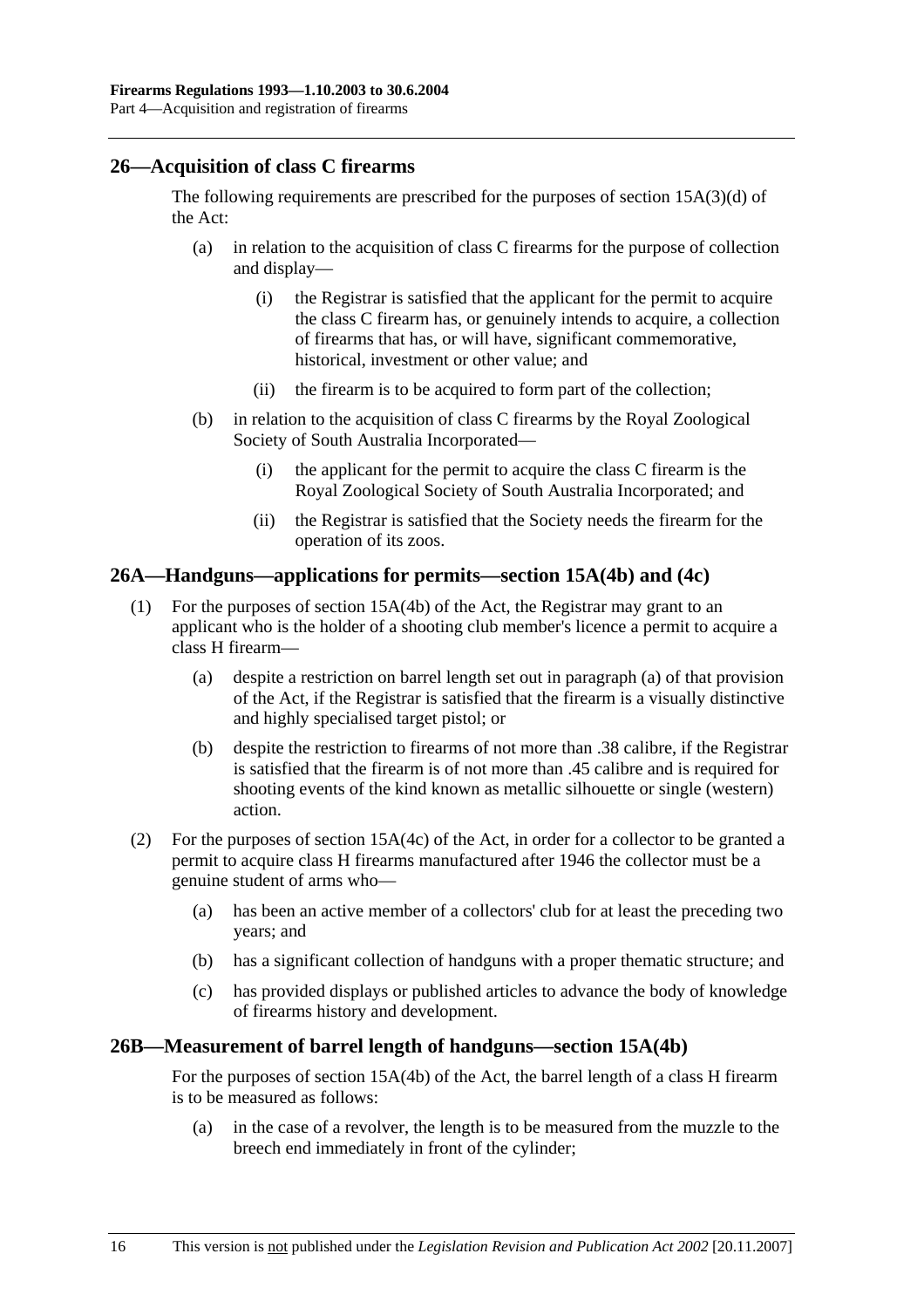- (b) in the case of any other class H firearm, the length is to be measured from the muzzle to the breech face (including where the chamber is incorporated in the barrel);
- (c) if the firearm is self-loading, the measurement must be taken when the slide is forward and the breech face or bolt is in a closed position;
- (d) any alteration to the barrel that is permanently attached is to be included in the portion measured.

## **27—Certificate of registration**

- (1) The Registrar must issue a certificate of registration to the person in whose name the firearm is registered.
- (2) The Registrar may, on payment of the prescribed fee, issue a certificate to replace one that has been lost, stolen or destroyed.

# **Part 5—Acquisition of ammunition**

## **28—Application for permit**

An application to the Registrar for a permit to acquire ammunition—

- (a) must be in a form approved by the Registrar; and
- (b) must be accompanied by information required by the Registrar; and
- (c) must be accompanied by the prescribed fee.

## **28A—Limit on quantity of ammunition**

A person must not own or have in his or her possession ammunition that exceeds the reasonable needs of that person for the immediately following period of 12 months.

# **Part 6—Security of firearms and ammunition**

#### **29—Security of firearms**

- (1) A person (not being a dealer) who has possession of a class A or B firearm must keep the firearm secured by—
	- (a) securely attaching and locking it to part of the building in which it is kept; or
	- (b) keeping it in a locked cabinet made of hardwood or steel that is securely attached to the building in which it is kept; or
	- (c) keeping it in a locked safe made of steel that is securely attached to the building in which it is kept; or
	- (d) keeping it in a locked steel and concrete strong room; or
	- (e) such other method as is approved by the Registrar.
- (2) A person (not being a dealer) who has possession of a class C, D or H firearm must keep the firearm secured by—
	- (a) keeping it in a locked safe made of steel that is securely attached to the building in which it is kept; or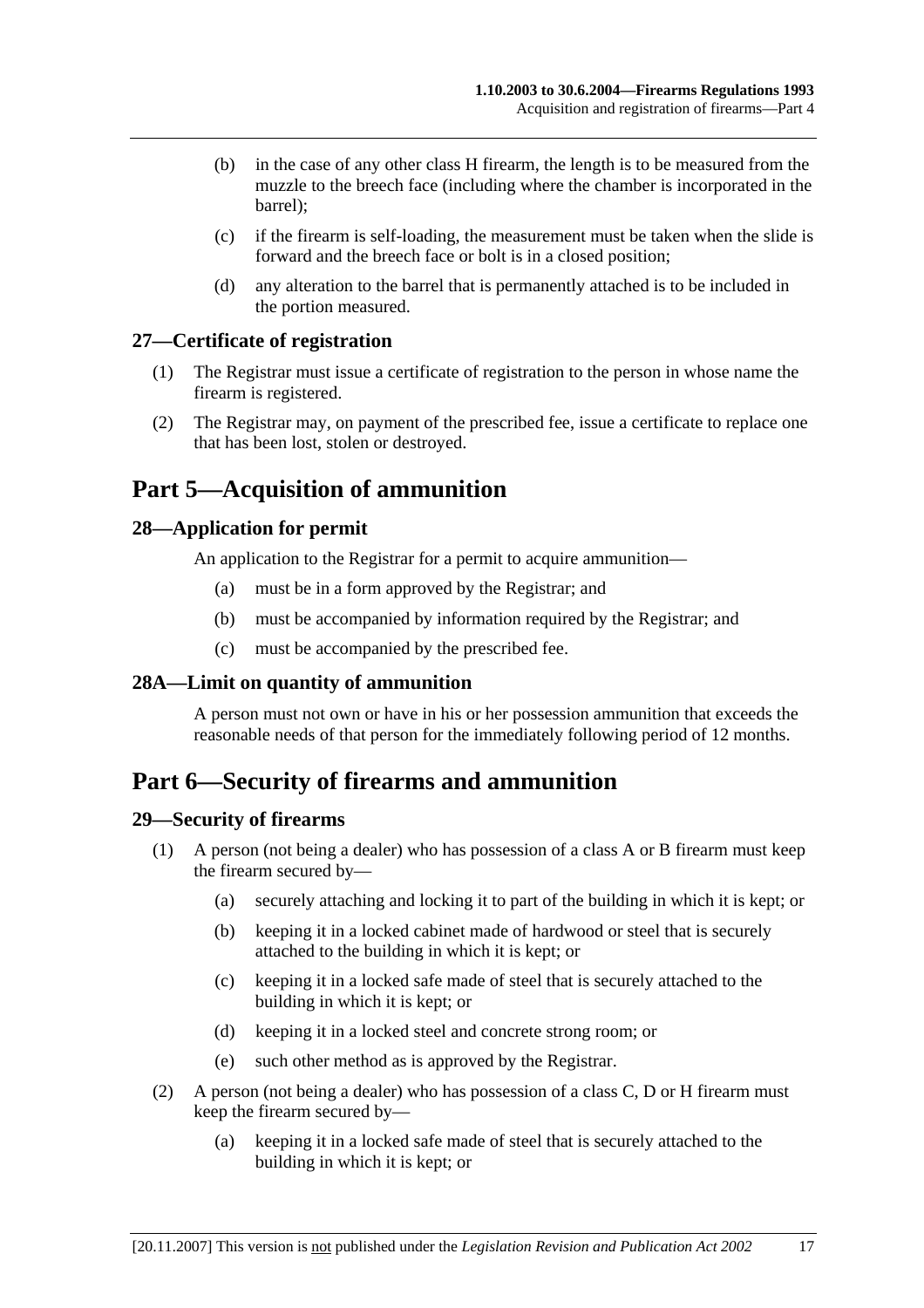- (b) keeping it in a locked steel and concrete strong room; or
- (c) such other method as is approved by the Registrar.
- (3) A cabinet or safe referred to in subregulation (1) or (2) must—
	- (a) be fitted with fittings and locks that prevent it from being easily forced open; and
	- (b) be made of material of sufficient thickness to prevent it being easily broken, opened or destroyed.
- (4) Despite subregulations (1)(c) and (2)(a), a safe need not be attached to the building if its mass when empty is 150 kilograms or more.

#### **30—Possession of prescribed firearms**

A person who has possession of a prescribed firearm must keep the firearm secured in accordance with the conditions of the licence authorising possession of the firearm.

#### **31—Possession of firearms by dealers**

- (1) Subject to this regulation, a person who has possession of a class A, B, C, D or H firearm in his or her capacity as a dealer must keep the firearm secured by one of the methods set out in regulation 29 in respect of the relevant class of firearm.
- (2) A dealer is not required to comply with subregulation (1) during periods that his or her premises are open to the public in respect of class A or B firearms that are on display to members of the public entering the premises if the public does not have access to the firearms.
- (3) A dealer is not required to comply with subregulation (1) during periods that his or her premises are open to the public in respect of class H firearms that are on display to members of the public entering the premises if—
	- (a) the public does not have access to the firearms; and
	- (b) the firearms are secured in a manner approved by the Registrar.

#### **32—Ammunition**

- (1) Ammunition must be stored in a locked container separately from firearms.
- (2) A person must not have possession of a round of ammunition that includes high explosives or that is designed to kill, injure or incapacitate by means of smoke or chemicals.
- (3) A person must not have possession of a round of military ammunition unless—
	- (a) it has been modified so that it is incapable of being fired; or
	- (b) it is of *United Nations Hazard classification Code 1.4S* and has a calibre of less than 19.1mm.

#### **33—Security of dealer's building**

A dealer must ensure that the premises at which he or she carries on the business of dealing in firearms is properly secured against unlawful entry whenever the premises are unoccupied.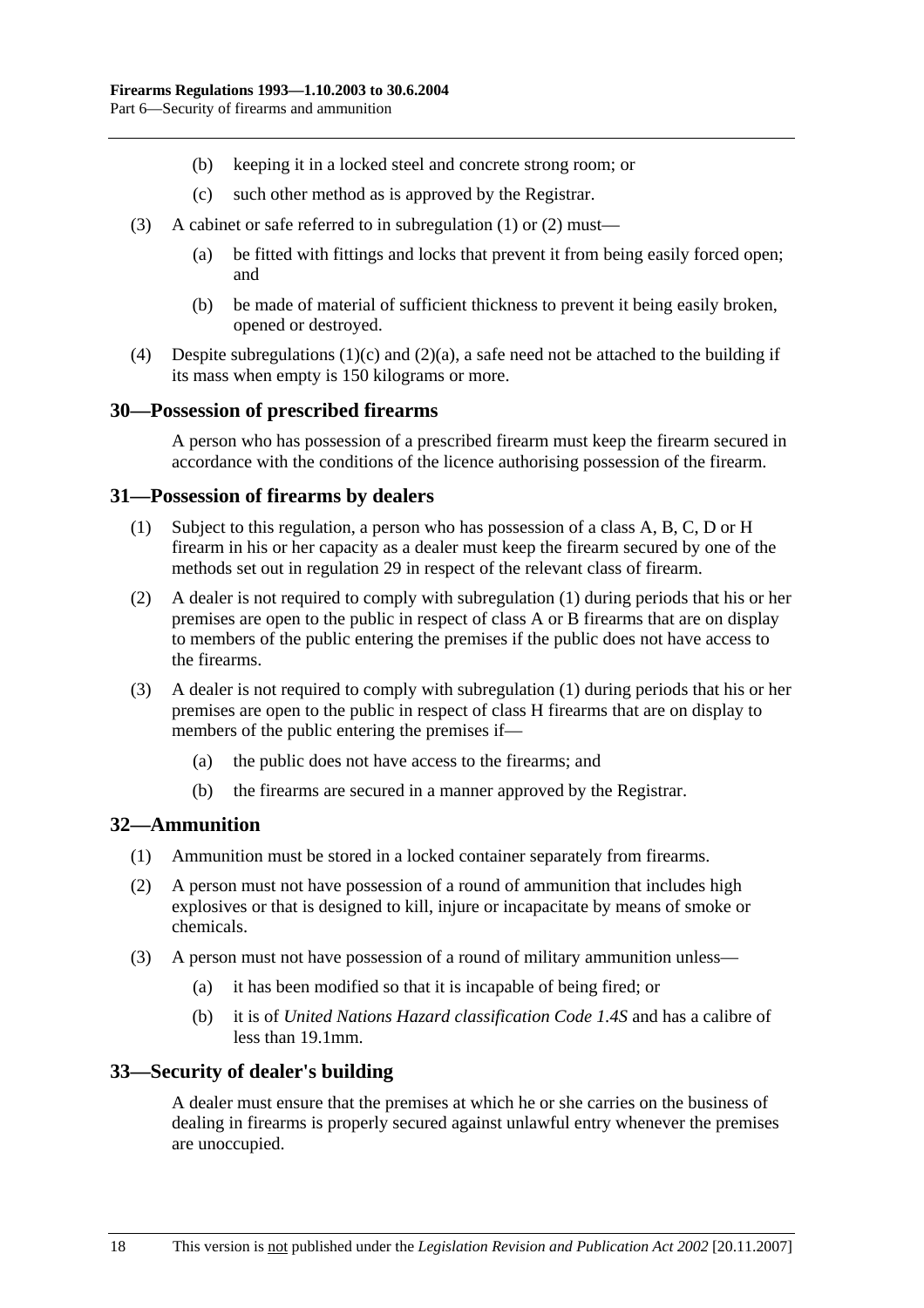## **34—Exemption**

The Registrar may exempt a person from compliance with this Part subject to such conditions as he or she thinks fit and may vary or revoke an exemption at any time.

# **Part 7—Recognised firearms clubs and recognised paint-ball operators**

## **Division 1—Recognised firearms clubs**

#### **35—Application for recognition**

An application for recognition of a firearms club must be made to the Registrar in a form approved by the Registrar and must be accompanied by—

- (a) a copy of the constitution of the club; and
- (b) a list of the names and addresses of the members of the controlling body of the club and the office (if any) held by each member; and
- (c) a statement of the number of members of the club; and
- (d) a description of the current and proposed activities of the club; and
- (e) where the activities of the club include shooting—
	- (i) a plan of the range (if any) regularly used by the club and a map showing the location of the range; and
	- (ii) a list of the names and addresses of members of the club who are authorised to control the activities of club members at the range; and
	- (iii) evidence that the club has permission of the owner of the land on which the range is situated for the club's use of the range; and
	- (iv) evidence that the club has permission of the owner of adjoining land over which projectiles may pass in the course of shooting at the range; and
	- (v) evidence of compliance with the requirements of any other Act relating to the use of land as a shooting range; and
- (f) such other information as the Registrar requires.

#### **36—Certificate of recognition**

- (1) Where the Minister has declared a firearms club to be a recognised firearms club, the Registrar must provide the club with a certificate setting out—
	- (a) the date of recognition; and
	- (b) the location of the club's range or ranges; and
	- (c) the current activities (and the proposed activities if any) of the club.
- (2) The club must display the certificate, or a copy of the certificate, in a prominent position on its premises or at the range used by it.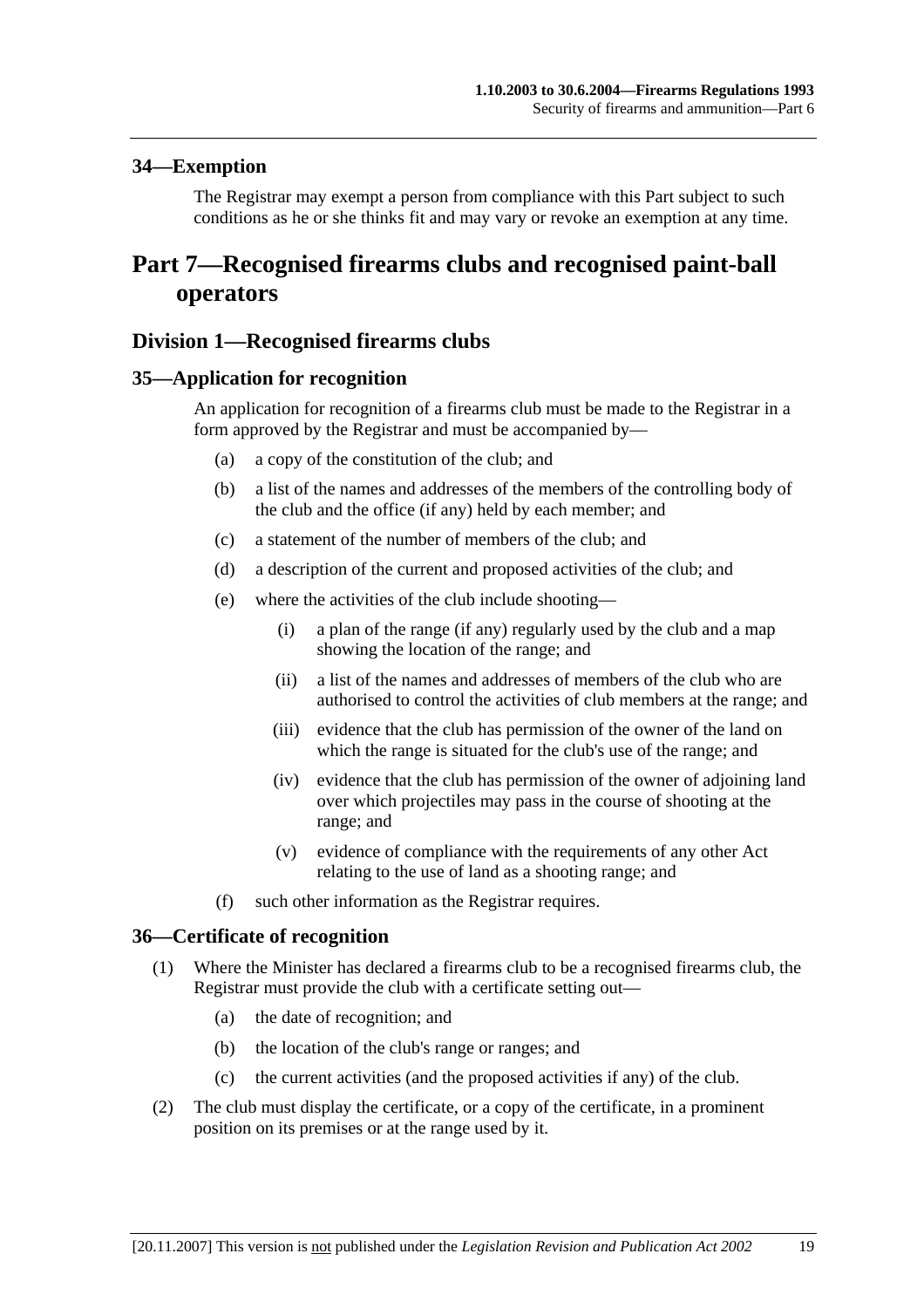## **37—Approval of Registrar required for alteration to range**

A recognised firearms club must not alter the range or ranges used by the club without first obtaining the approval of the Registrar.

## **38—Club to inform Registrar of change**

- (1) A recognised firearms club must within 28 days after—
	- (a) a variation to the constitution of the club comes into force; or
	- (b) the membership of the controlling body of the club changes; or
	- (c) a variation in or addition to the activities of the club has occurred,

provide the Registrar with—

- (d) the text of the variation to the constitution; or
- (e) the names and addresses of the members of the controlling body and the office (if any) held by each member; or
- (f) a description of the variation in or addition to the activities of the club.
- (2) A recognised firearms club must—
	- (a) from time to time, at the request of the Registrar, provide the Registrar with such information in relation to the affairs and activities of the club as the Registrar requires;
	- (b) permit the Registrar, or a person authorised by the Registrar, to inspect the club premises and the range at any reasonable time.

## **38AA—Acceptance of new members**

A recognised firearms club must not grant an application for membership of the club unless—

- (a) if the club is—
	- (i) a shooting club—the applicant has produced to the club the applicant's shooting club member's licence or a certificate of the Registrar, issued within the preceding 21 days, certifying that the Registrar is satisfied that the applicant is a fit and proper person to hold a shooting club member's licence; or
	- (ii) a collectors' club—the applicant has produced to the club the applicant's collector's licence or a certificate of the Registrar, issued within the preceding 21 days, certifying that the Registrar is satisfied that the applicant is a fit and proper person to hold a collector's licence; and
- (b) the applicant has produced to the club two references each of which appears to have been signed by a person within the preceding 21 days and to state that the person has known the applicant for at least the preceding two years and that the applicant is a person of good character and a suitable person to be a member of a firearms club; and
- (c) an office holder of the club has, by personal contact with the person named in each reference as the referee, confirmed the signing of the reference by the person on the date stated in the reference and the contents of the reference.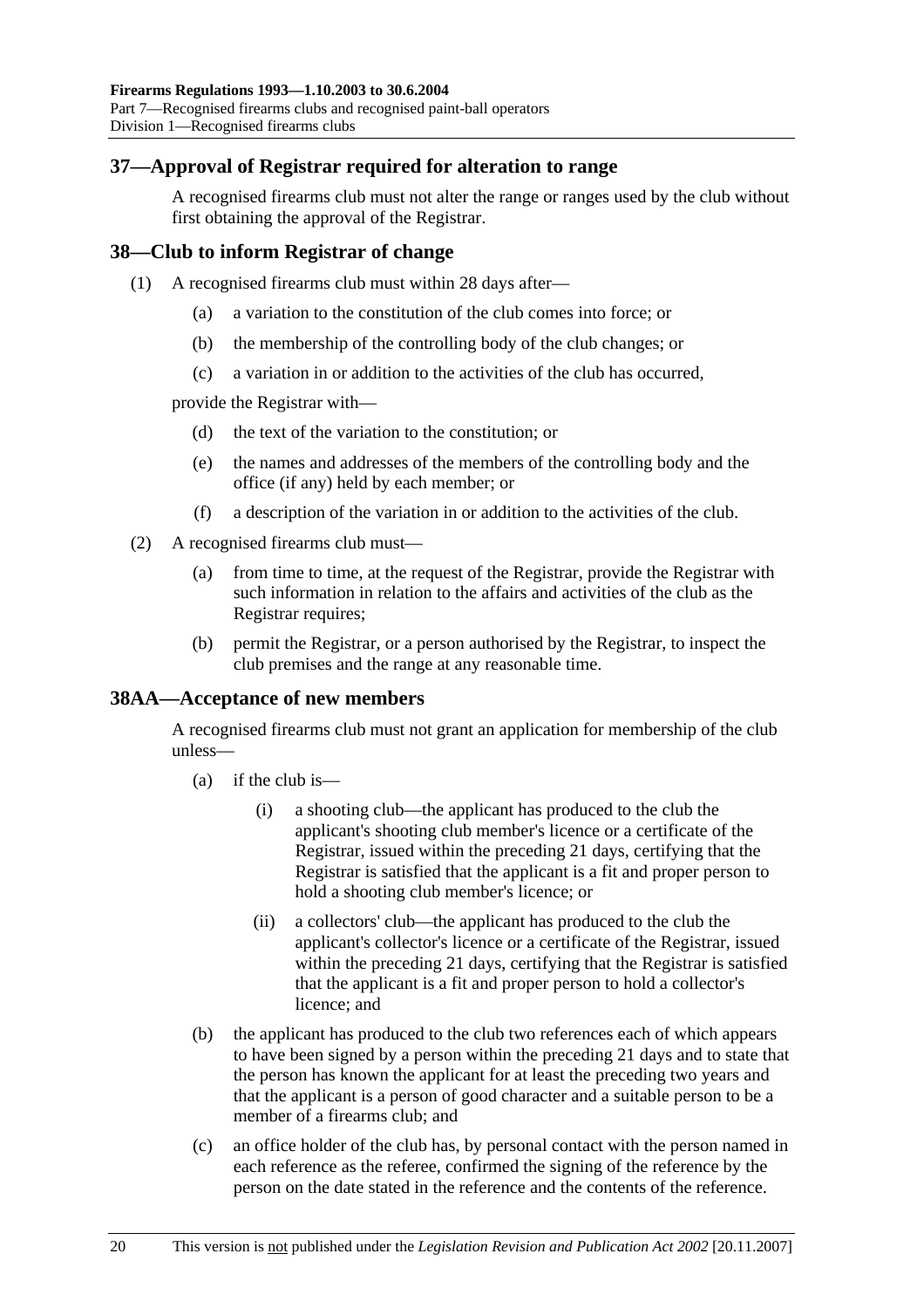## **38A—Records to be kept by clubs**

- (1) A recognised firearms club must make records, as required by the Registrar by notice in writing, of—
	- (aa) in respect of each person granted membership of the club, the actions taken in compliance with regulation 38AA; and
	- (a) participation by members of the club in activities of the club that involve the shooting of firearms; and
	- (b) attendance by members of the club at meetings of the club including those of the kind referred to in paragraph (a) (if any).
- (2) Records referred to in subregulation (1) must be kept by the club for at least three years and must be produced for inspection when requested by the Registrar.

#### **39—Change in membership**

Within 28 days after a person ceases to be a member of a recognised firearms club, the club must give the Registrar written notice of the member's name and last known address and the date on which the membership terminated and in the case of expulsion, the reason or reasons for the expulsion.

## **Division 2—Recognised paint-ball operators and recognised commercial range operators**

#### **40—Application for recognition**

- (1) An application for recognition of a paint-ball operator and approval of the operator's grounds must be made to the Registrar in a form approved by the Registrar and must be accompanied by—
	- (a) a description of the proposed activities of the operator; and
	- (b) a plan of the grounds proposed to be used by the operator and a map showing the location of the grounds; and
	- (c) a list of the names and addresses of the persons who are authorised to control the activities of persons on those grounds; and
	- (d) evidence that the operator has permission of the owner of the land on which the grounds are situated for the operator's use of the grounds; and
	- (e) evidence of compliance with the requirements of any other Act relating to use of land as grounds of a paint-ball operator; and
	- (f) such other information as the Registrar requires.
- (2) An application by a company must be accompanied by—
	- (a) a copy of the memorandum and articles of association of the applicant;
	- (b) a list of the names and addresses of the directors and shareholders of the applicant.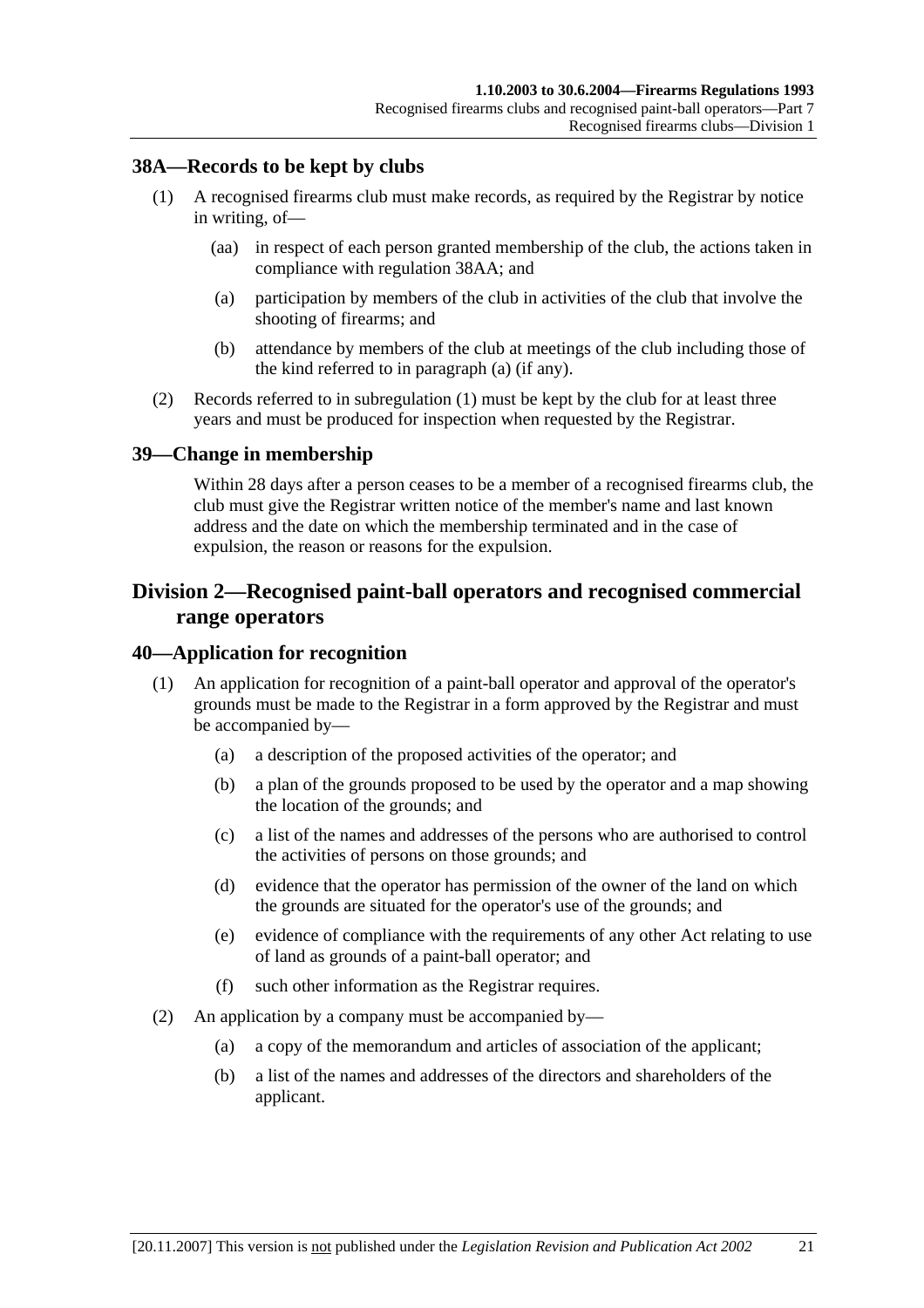## **40A—Application for recognition of commercial range operator**

- (1) An application for recognition of a commercial range operator and approval of the operator's range must be made to the Registrar in a form approved by the Registrar and must be accompanied by—
	- (a) a description of the proposed activities of the operator; and
	- (b) a plan of the range proposed to be used by the operator and a map showing the location of the range; and
	- (c) a list of the names and addresses of the persons who are authorised to control the activities of persons on the range; and
	- (d) evidence that the operator has permission of the owner of the land on which the range is situated for the operator's use of the range; and
	- (e) evidence of compliance with the requirements of any other Act relating to use of land as a shooting range; and
	- (f) such other information as the Registrar requires.
- (2) An application by a company must be accompanied by—
	- (a) a copy of the memorandum and articles of association of the applicant; and
	- (b) a list of the names and addresses of the directors and shareholders of the applicant.

#### **41—Certificate of recognition**

- (1) Where the Minister has declared a person to be a recognised paint-ball operator or recognised commercial range operator, the Registrar must provide the operator with a certificate setting out—
	- (a) the date of recognition; and
	- (b) the location of the operator's grounds or range; and
	- (c) the proposed activities of the operator.
- (2) The operator must display the certificate, or a copy of the certificate, in a prominent position at the grounds or range used by the operator.

#### **42—Alteration of grounds or range**

A recognised paint-ball operator or a recognised commercial range operator must not alter the grounds or range used by the operator without first obtaining the approval of the Registrar.

#### **43—Operator to inform Registrar of change**

 (1) A recognised paint-ball operator or recognised commercial range operator must within 28 days after a variation in or addition to the activities of the operator has occurred provide the Registrar with a description of the variation in or addition to the activities of the operator.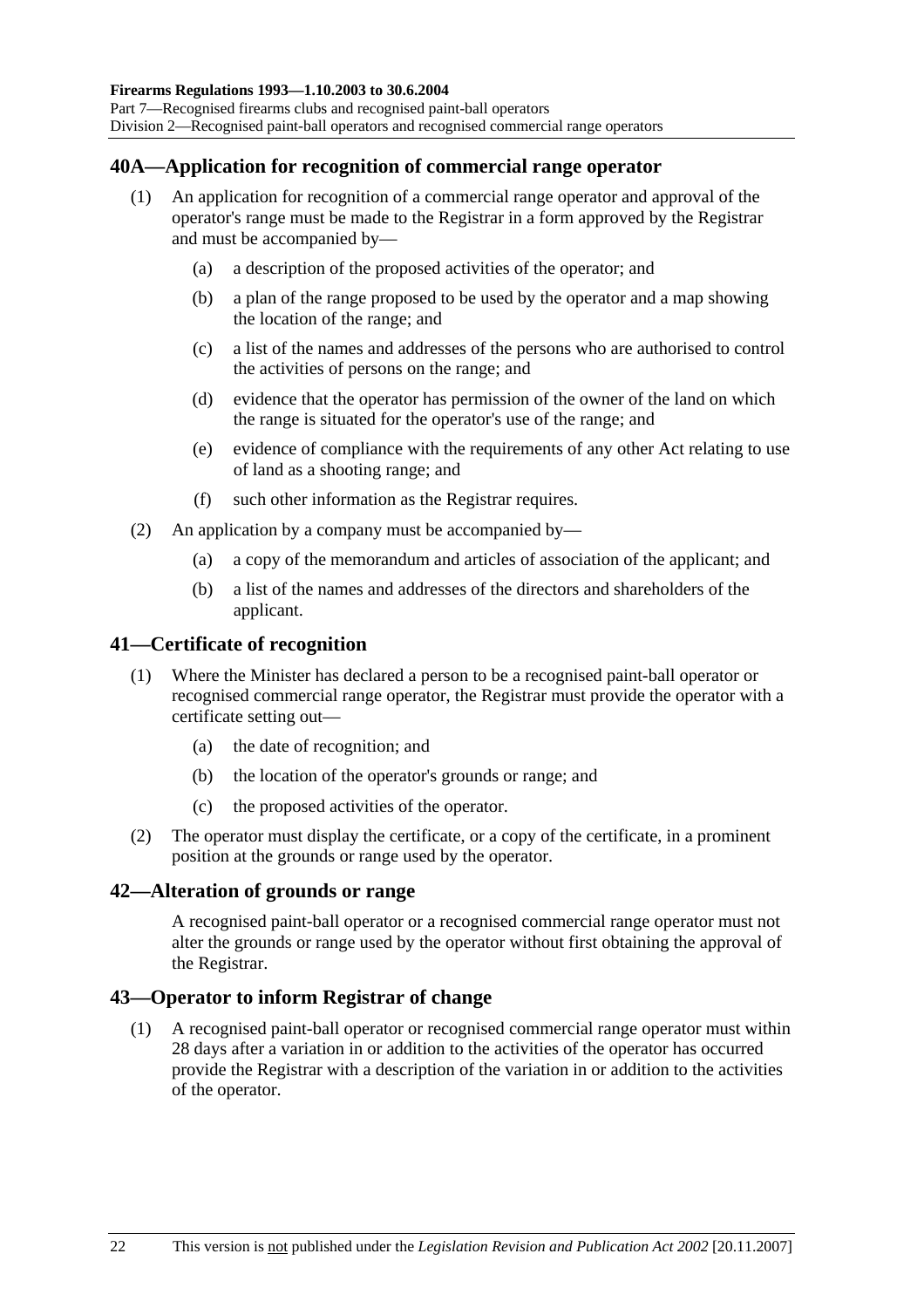- (2) A recognised paint-ball operator or recognised commercial range operator that is a company must within 28 days after—
	- (a) a variation to the memorandum or articles of association of the operator comes into force;
	- (b) a change in the directors or shareholders of the operator has occurred,

provide the Registrar with—

- (c) the text of the variation to the memorandum or articles of association; or
- (d) the names of the persons who have ceased to be directors or shareholders of the operator and the names and addresses of persons who have become directors or shareholders of the operator.
- (3) A recognised paint-ball operator or recognised commercial range operator must—
	- (a) from time to time, at the request of the Registrar, provide the Registrar with such information in relation to the affairs and activities of the operator as the Registrar requires;
	- (b) permit the Registrar, or a person authorised by the Registrar, to inspect the operator's premises and grounds or range at any reasonable time.

# **Part 8—Miscellaneous**

## **44—Prescribed person—section 21AC**

The following classes of persons are prescribed for the purposes of the definition of *prescribed person* in section 20A of the Act:

- (a) persons registered as nurses under the *Nurses Act 1985*;
- (b) registered psychologists under the *Psychological Practices Act 1973*;
- (c) professional counsellors;
- (d) social workers.

#### **44A—Exclusion from s. 35A of the Act**

- (1) A person who carries on the business of carrying goods may carry a firearm and ammunition, or cause a firearm and ammunition to be carried, by the same vehicle, vessel or aircraft if—
	- (a) the owner of the firearm and the owner of the ammunition are being carried by the same vehicle, vessel or aircraft and no ammunition is carried in the chamber, breech or a magazine of the firearm; or
	- (b) the firearm and ammunition are carried in the same vehicle, vessel or aircraft with the approval of the Registrar.
- (2) For the purposes of section 35A(2) of the Act, a class C, D or H firearm must not be transported if there is a round of ammunition in the chamber, breech or a magazine of the firearm.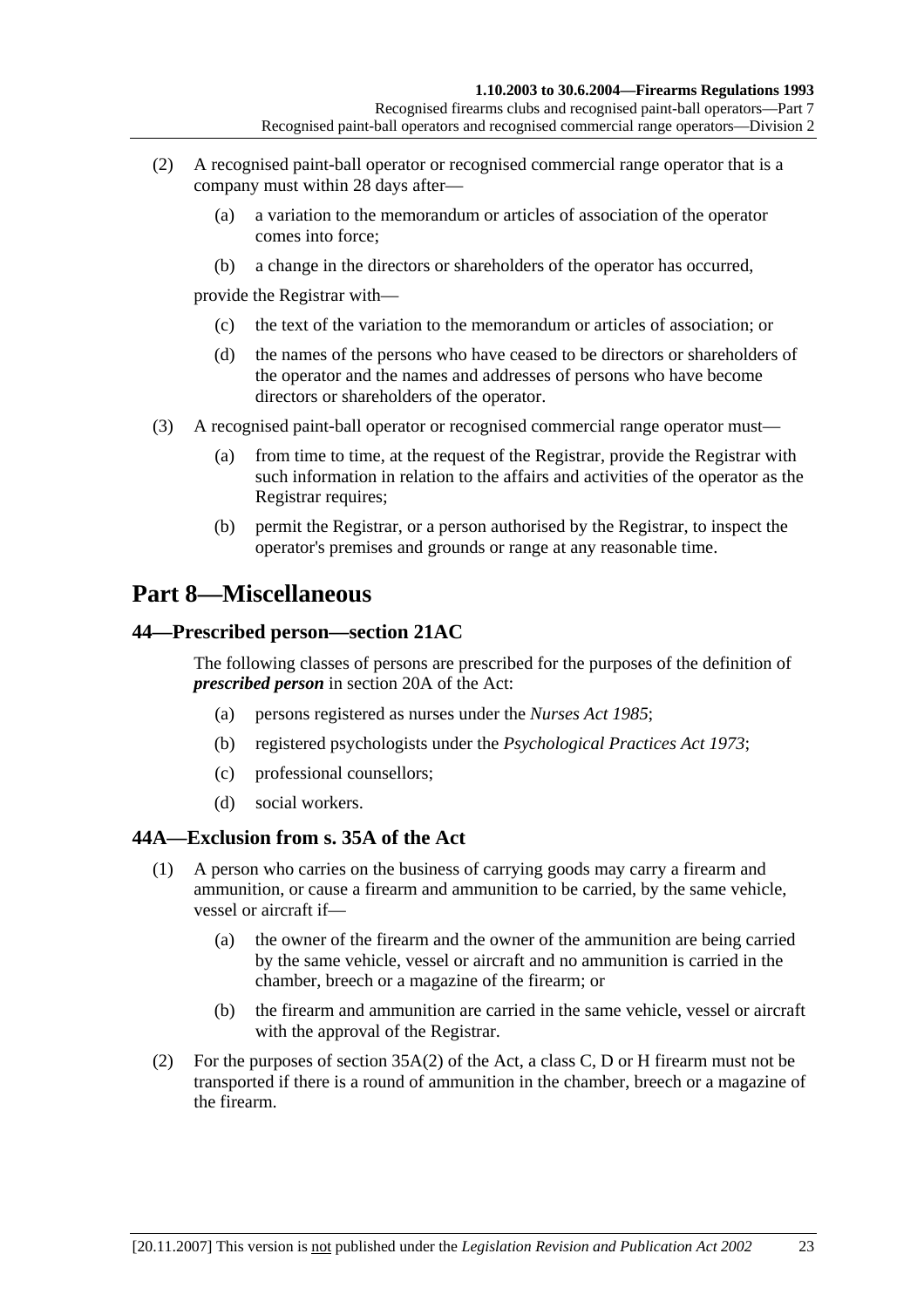## **45—Records**

- (1) Records that a person is required to compile and keep under the Act, these regulations or the conditions of a licence must be produced on demand to the Registrar or a member of the police force.
- (2) All alterations made to records compiled and kept under the Act, these regulations or the conditions of a licence must be made so that the entry that is altered remains clearly legible.

## **46—Waiver of firearms licence fee**

The Registrar may waive payment of the fee for, or for the renewal of, a firearms licence that is endorsed for use in guarding property in the course of employment by a person who carries on the business of guarding property if—

- (a) the licence is not endorsed for any other purpose; and
- (b) the employee who has possession of a firearm pursuant to the licence will only have possession of the firearm when on the employer's premises and when carrying out the duties of his or her employment.

## **47—Form of applications and licences etc**

- (1) An application to the Registrar under the Act or these regulations must, unless otherwise provided, be in a form approved by the Registrar.
- (2) A licence, permit or registration certificate granted or issued by the Registrar must, unless otherwise provided, be in a form approved by the Registrar.

#### **48—Alteration, destruction etc of firearm**

- (1) A notice to the Registrar under section 25 of the Act must be in a form approved by the Registrar.
- (3) A person (other than a dealer) who advertises a firearm for sale must include in the advertisement the identification number or combination of numbers and letters stamped or engraved on the firearm.

#### **49—International visitor firearms permits**

- (1) The Registrar may, on the application of a visiting shooter, issue an international visitor firearms permit to the shooter.
- (2) The application—
	- (a) must be in a form approved by the Registrar; and
	- (b) must include, or be accompanied by, such information as the Registrar requires.
- (3) The applicant must—
	- (a) provide such further information as the Registrar requires in order to determine the application; and
	- (b) provide all information in connection with the application in the form required by the Registrar; and
	- (c) provide such proof of the information supplied as the Registrar requires.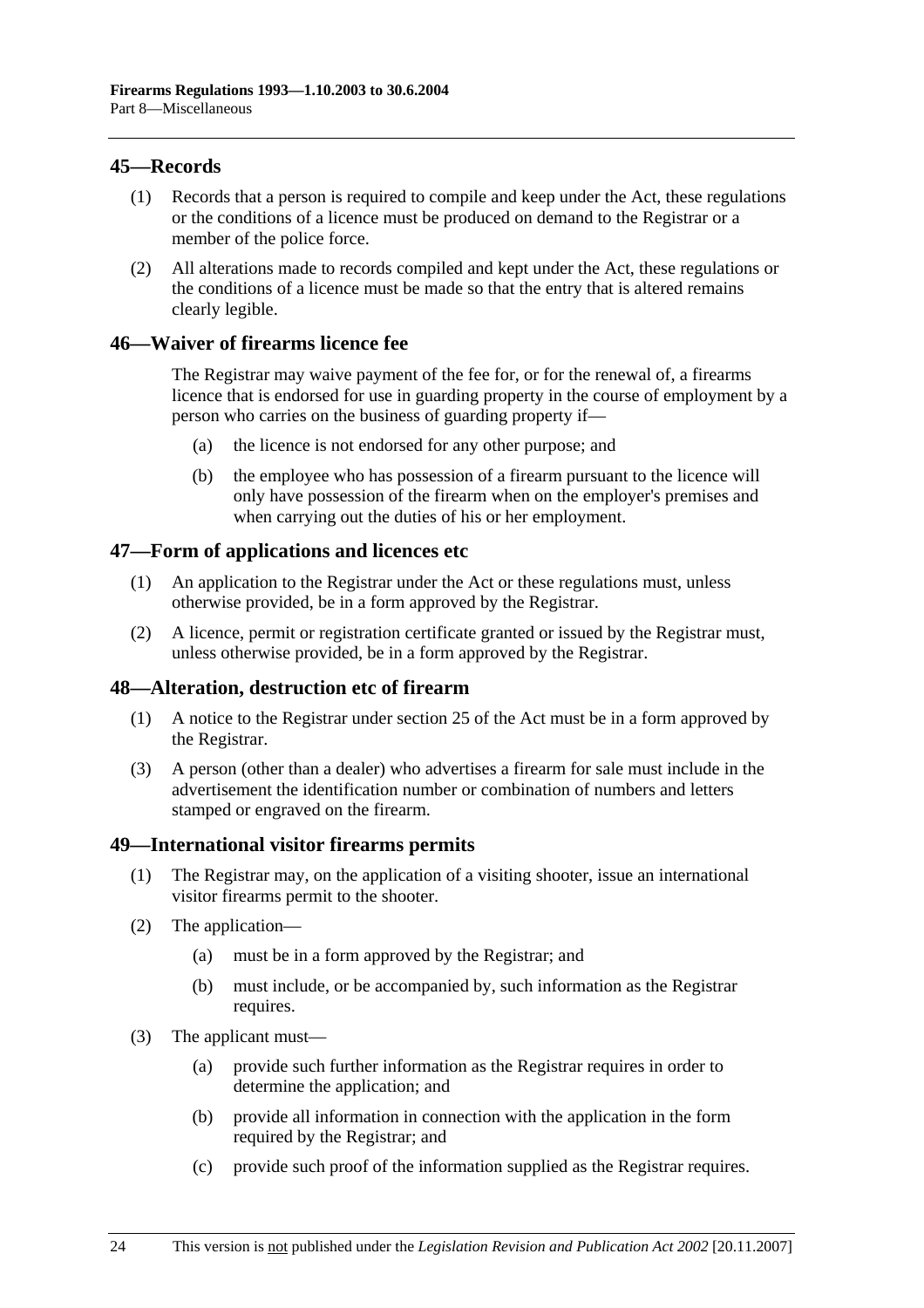- (4) A permit—
	- (a) may be issued for such term and subject to such conditions as the Registrar thinks fit; and
	- (b) may be varied or revoked by the Registrar at any time.
- (5) A permit issued under this regulation—
	- (a) must identify the firearm or firearms to which it applies;
	- (b) must not be issued in relation to a class D firearm or a prescribed firearm.
- (6) A visiting shooter may possess and use a firearm in South Australia for the purpose of, or for a purpose related to, competitive shooting in accordance with an international visitor firearms permit issued to the shooter under this regulation or in accordance with a permit issued to the shooter under a law of another State or a Territory of the Commonwealth corresponding with this regulation.
- (7) A visiting shooter referred to in subregulation (6) is exempt from each of the provisions of the Act and these regulations that he or she would otherwise be required to comply with in relation to activities authorised by the permit.
- (8) In this regulation—

*visiting shooter* means a person who is visiting, or who intends visiting, Australia to participate in competitive shooting.

#### **50—Exemption of persons from outside the State**

- (1) Subject to this regulation, an unlicensed person whose usual place of residence is out of South Australia may possess and use a firearm in South Australia for a purpose permitted by these regulations if the person is authorised to do so under the law of his or her usual place of residence.
- (1a) Subregulation (1) does not entitle a person whose usual place of residence is outside Australia to possess or use a class C, D or H firearm for hunting.
- (1b) A person who is entitled to apply for a permit under regulation 49 is not entitled under this regulation to possess or use a firearm in South Australia for the purpose of, or for a purpose related to, competitive shooting.
- (2) Subject to compliance with subregulation (5), a person who moves his or her usual place of residence to South Australia may, for a period of three months after moving—
	- (a) possess and use class A and B firearms;
	- (b) possess class C, D or H firearms,

in South Australia for a purpose permitted by these regulations if the person was authorised to do so under the law of his or her former place of residence.

- (3) A person who has possession of a firearm under subregulation (1) is not required to register the firearm.
- (4) A person referred to in subregulation (1) or (2) who has been issued with a licence under the law of his or her usual or former place of residence must carry the licence and produce it to a member of the police force on request.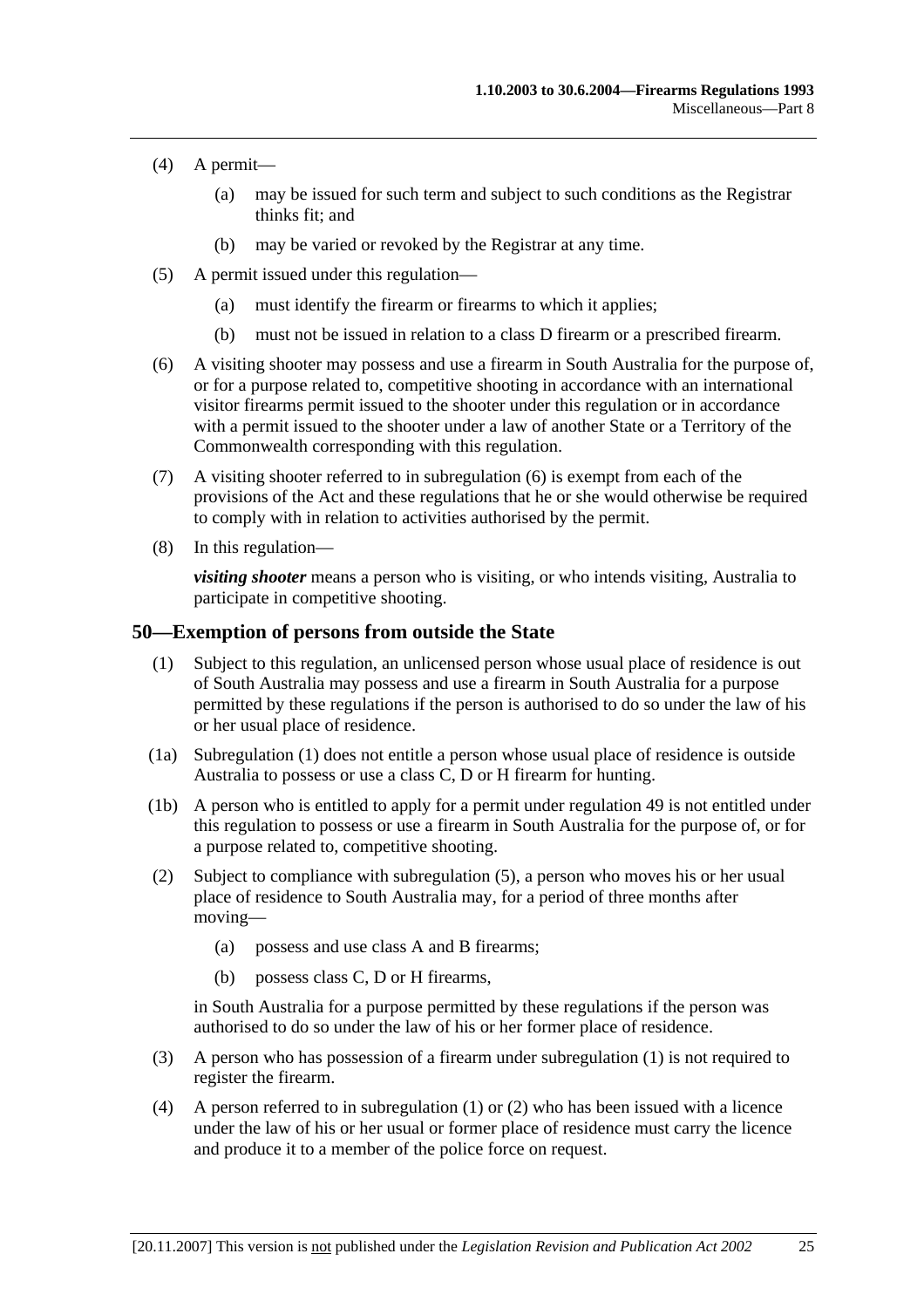- (5) A person who has moved his or her usual place of residence to South Australia must, within seven days after moving apply under the Act and these regulations for registration of, and for a licence to possess and use, the firearms in his or her possession.
- (6) The exemption provided by this regulation does not apply—
	- (a) in relation to a prescribed firearm; or
	- (b) in favour of a person who fails to comply with subregulation (4) or (5).

#### **50A—Exemption of juniors from certain provisions**

- (1) A person who—
	- (a) has reached the age of 12 years but has not reached the age of 18 years; and
	- (b) is a member of a recognised firearms club; and
	- (c) needs to hold a firearms licence in order to participate in a competition or competitions held in another State or Territory of the Commonwealth or held in another country,

is, subject to the conditions set out in subregulation (2), exempt from section 12(3) and (8) of the Act.

- (2) The conditions are as follows:
	- (a) the only purpose that may be endorsed on a licence granted to an exempt person referred to in subregulation (1) is use of a firearm as a member of a recognised firearms club; and
	- (b) the term of a licence granted to an exempt person referred to in subregulation (1) is one year; and
	- (c) a licence granted to an exempt person referred to in subregulation (1) cannot be renewed; and
	- (d) an exempt person referred to in subregulation (1) who is the holder of a licence must not apply for a permit authorising the acquisition of a firearm.

#### **51—Exemption of Frank Adlam Collection**

The miniature firearms that comprised the Frank Adlam Collection at the commencement of these regulations are exempted from the provisions of the Act.

#### **52—Fees**

The fees payable under the Act and these regulations are set out in Schedule 1.

#### **53—Offence**

A person who contravenes, or fails to comply with a provision of these regulations is guilty of an offence.

Maximum penalty: \$2 500.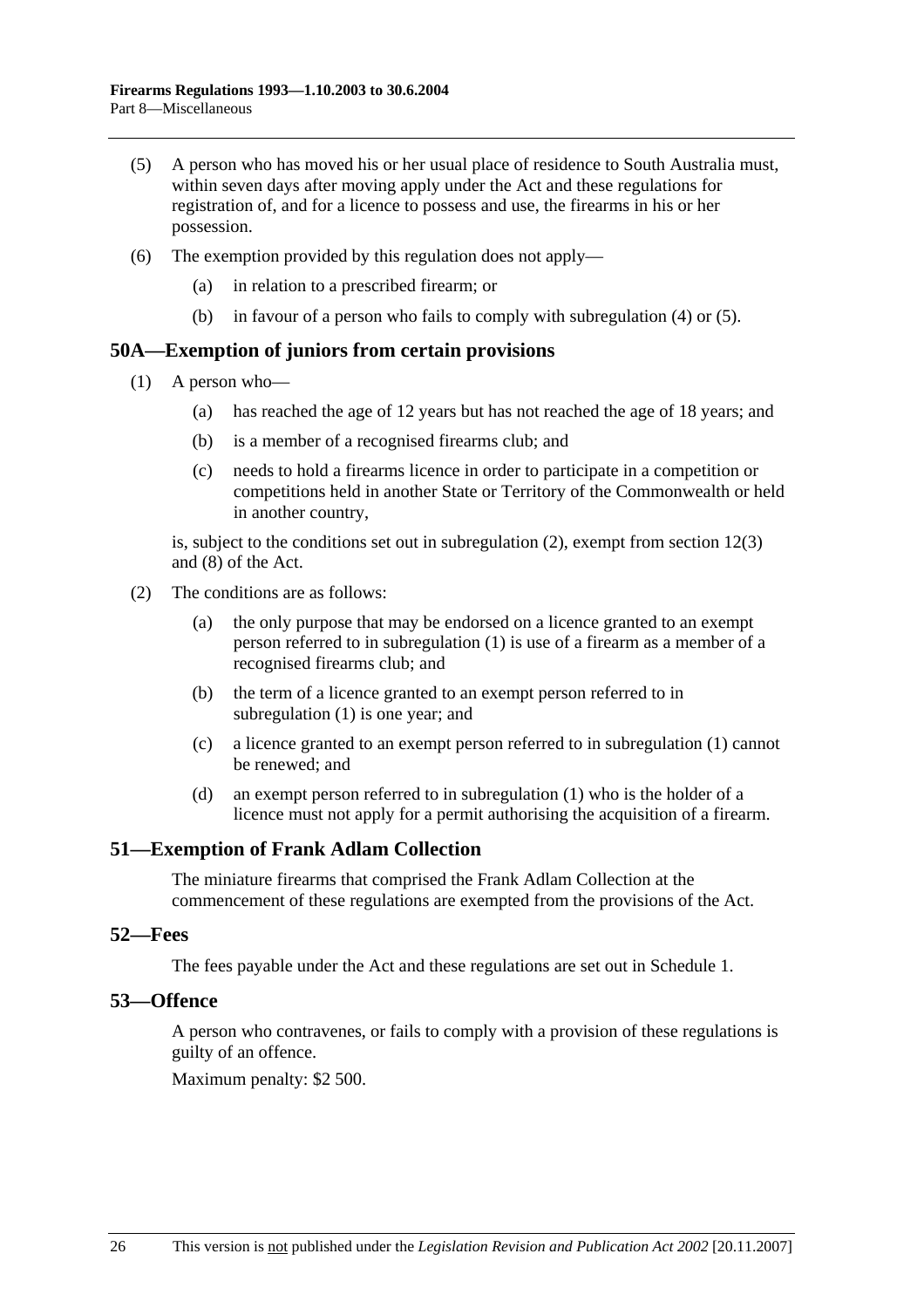# **Schedule 1—Fees**

| 1                       | Application for grant or renewal of firearms licence                                                                                                                                            |           |  |  |
|-------------------------|-------------------------------------------------------------------------------------------------------------------------------------------------------------------------------------------------|-----------|--|--|
|                         | Term of the licence is 1 year                                                                                                                                                                   | \$51.00   |  |  |
|                         | Term of the licence is 3 years                                                                                                                                                                  | \$131.00  |  |  |
|                         | Term of the licence is 5 years                                                                                                                                                                  | \$208.00  |  |  |
|                         | Where the licence authorises the possession and use of a prescribed firearm                                                                                                                     | \$39.00   |  |  |
| $\overline{2}$          | Application for grant or renewal of dealer's licence authorising dealing in firearms or<br>firearms and ammunition                                                                              |           |  |  |
|                         | Term of the licence is 1 year                                                                                                                                                                   | \$277.00  |  |  |
|                         | Term of the licence is 3 years                                                                                                                                                                  | \$804.00  |  |  |
|                         | Term of the licence is 5 years                                                                                                                                                                  | \$1334.00 |  |  |
| 3                       | Application for grant or renewal of dealer's licence that only authorises dealing in<br>ammunition                                                                                              |           |  |  |
|                         | Term of the licence is 1 year                                                                                                                                                                   | \$80.00   |  |  |
|                         | Term of the licence is 3 years                                                                                                                                                                  | \$215.00  |  |  |
|                         | Term of the licence is 5 years                                                                                                                                                                  | \$351.00  |  |  |
| $\overline{\mathbf{4}}$ | Application for variation of licence                                                                                                                                                            | \$31.00   |  |  |
| 5                       | Application for registration of firearm in the name of the owner of the firearm or for<br>issue of duplicate certificate of registration                                                        | \$19.00   |  |  |
| 6                       | Application for a licence to replace licence lost, stolen or destroyed                                                                                                                          | \$31.00   |  |  |
| 7                       | Application for a permit to acquire ammunition                                                                                                                                                  | \$19.00   |  |  |
| 8                       | Fee to witness the transfer of a firearm under Part 3 Division 2A of the Act                                                                                                                    | \$12.00   |  |  |
|                         | [Note: If a firearm is registered in the name of the owner immediately after the<br>transfer of the firearm is witnessed by a member of the police force, the witnessing<br>fee is not payable] |           |  |  |
| 9                       | Administrative fee on late renewal of a licence                                                                                                                                                 | \$21.00   |  |  |

# **Schedule 2—Transitional provisions**

- 1 The conditions prescribed by paragraphs (a), (b) and (c) of subregulation (8) of regulation 19 do not come into force in respect of a licence in force immediately before the commencement of the Firearms (Miscellaneous) Amendment Act 1996 until the expiration of three months after the commencement of that subregulation.
- 2 (1) Subclauses (2), (3) and (4) only apply in relation to a person referred to in clause 4(1) of the Schedule of the Act.
	- (2) A class C or D firearm owned by a person to whom this subclause applies as part of a collection immediately before the commencement of the Firearms (Miscellaneous) Amendment Act 1996 may be used by the owner for the purposes of display until and including the application date if the owner complies with the conditions prescribed by regulation 19(8).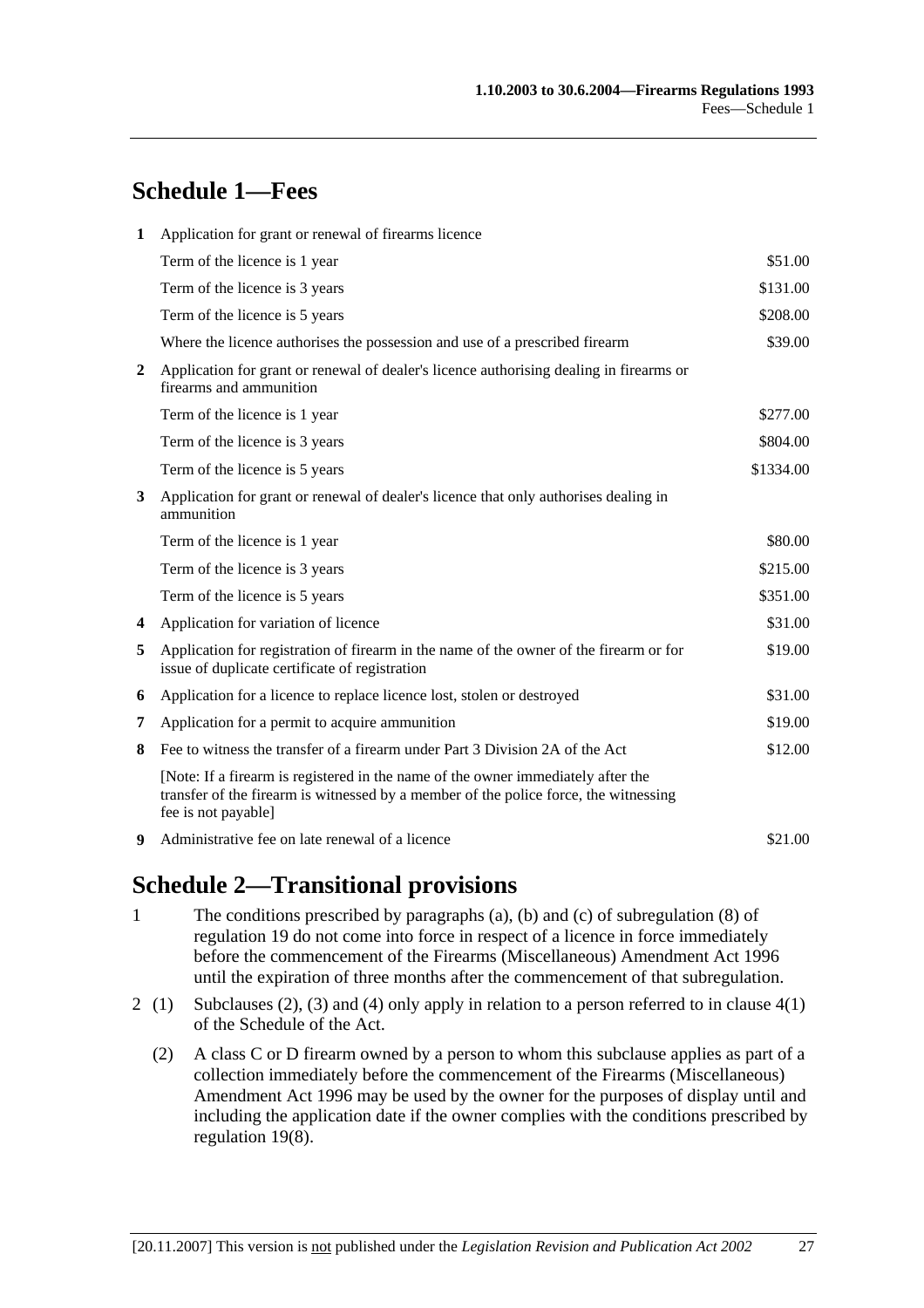- (3) A class C firearm owned immediately before the commencement of the Firearms (Miscellaneous) Amendment Act 1996 by a person to whom this subclause applies being a person who was immediately before the commencement of that Act a member of a recognised firearms club affiliated with The South Australian Clay Target Association Incorporated or the Australian Clay Target Association Incorporated may be used by the owner until and including the application date for the purpose of an activity of the club conducted in accordance with the rules of the Australian Clay Target Association Incorporated.
- (4) If the Royal Zoological Society of South Australia Incorporated is a person referred to in clause 4(1) of the Schedule of the Act, a class C firearm owned by the Society immediately before the commencement of the Firearms (Miscellaneous) Amendment Act 1996 for the operation of its zoos may be used by the Society for that purpose until and including the application date.
- 3 A person who was the owner of an unregistered firearm that was an obsolete firearm immediately before the commencement of the Firearms (Miscellaneous) Amendment Act 1996—
	- (a) is not guilty of an offence against section 23 of the Act if the firearm is registered on or before 31 December 1996 or is lawfully transferred to another person or is surrendered to the Registrar on or before that date;
	- (b) may register the firearm on or before that date without payment of the registration fee.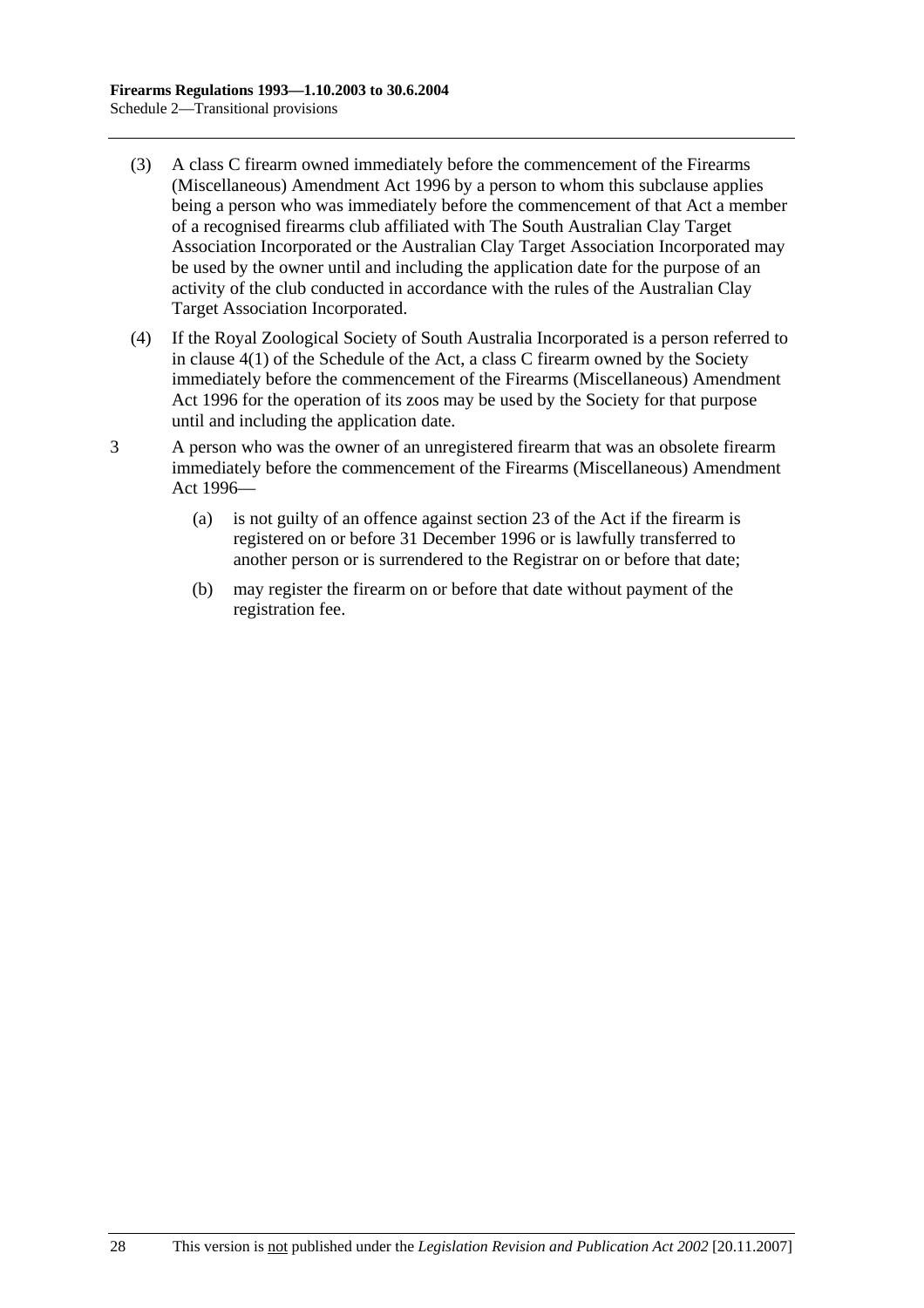# **Legislative history**

## **Notes**

- Variations of this version that are uncommenced are not incorporated into the text.
- For further information relating to the Act and subordinate legislation made under the Act see the Index of South Australian Statutes or www.legislation.sa.gov.au.

## **Principal regulations and variations**

New entries appear in bold.

| Year | No  | Reference               | Commencement      |
|------|-----|-------------------------|-------------------|
| 1993 | 68  | Gazette 29.4.1993 p1482 | 1.9.1993: r2      |
| 1995 | 102 | Gazette 10.5.1995 p2109 | $1.7.1995:$ r 2   |
| 1996 | 72  | Gazette 16.5.1996 p2522 | $16.5.1996$ : r 2 |
| 1996 | 145 | Gazette 30.5.1996 p2821 | $1.7.1996$ : r 2  |
| 1996 | 208 | Gazette 5.9.1996 p1077  | 9.9.1996: r2      |
| 1998 | 22  | Gazette 26.2.1998 p1027 | $26.2.1998:$ r 2  |
| 1998 | 114 | Gazette 28.5.1998 p2436 | $1.7.1998:$ r 2   |
| 1999 | 67  | Gazette 27.5.1999 p2828 | 1.7.1999: r2      |
| 2000 | 54  | Gazette 25.5.2000 p2707 | $1.7.2000:$ r 2   |
| 2000 | 257 | Gazette 2.11.2000 p2926 | $2.11.2000:$ r 2  |
| 2001 | 92  | Gazette 31.5.2001 p2045 | $1.7.2001:$ r 2   |
| 2002 | 117 | Gazette 20.6.2002 p2660 | $1.7.2002:$ r 2   |
| 2003 | -18 | Gazette 20.2.2003 p735  | $20.2.2003$ : r 2 |
| 2003 | 61  | Gazette 29.5.2003 p2166 | $1.7.2003$ : r 2  |
| 2003 | 198 | Gazette 29.9.2003 p3662 | $1.10.2003$ : r 2 |
| 2004 | 36  | Gazette 27.5.2004 p1409 | $1.7.2004$ : r 2  |

## **Provisions varied**

New entries appear in bold.

Entries that relate to provisions that have been deleted appear in italics.

| Provision              | How varied                     | Commencement |  |
|------------------------|--------------------------------|--------------|--|
| Pt <sub>1</sub>        |                                |              |  |
| r <sub>4</sub>         |                                |              |  |
| r(4(1))                |                                |              |  |
| <i>active member</i>   | inserted by 208/1996 r $3(a)$  | 5.9.1996     |  |
|                        | deleted by 198/2003 r 4        | 1.10.2003    |  |
| <i>antique firearm</i> | varied by $208/1996 r 3(b)$    | 5.9.1996     |  |
|                        | deleted by 198/2003 r 4        | 1.10.2003    |  |
| home-made<br>firearm   | inserted by $208/1996$ r 3(c)  | 5.9.1996     |  |
| obsolete firearm       | deleted by $208/1996$ r $3(d)$ | 5.9.1996     |  |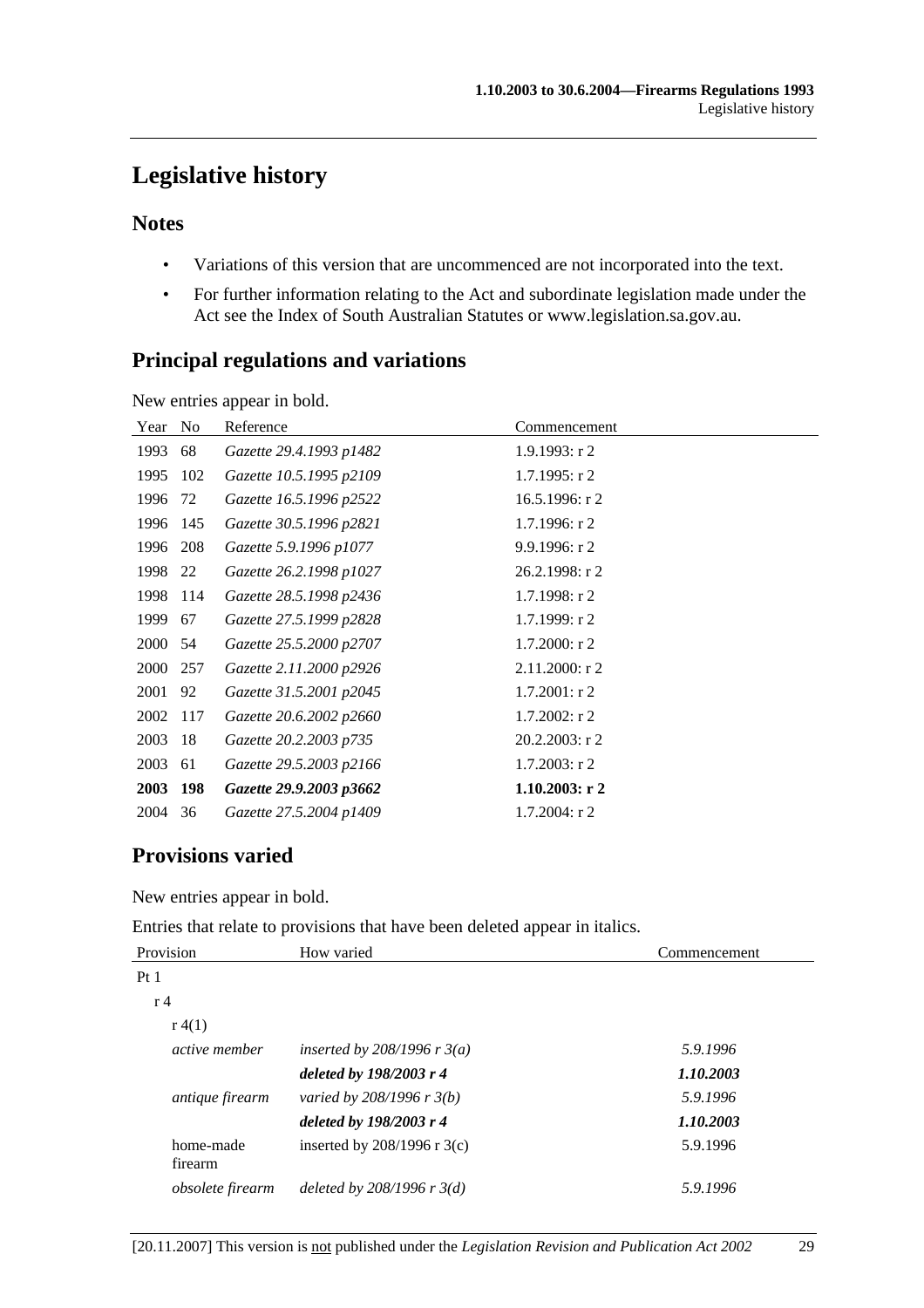#### **Firearms Regulations 1993—1.10.2003 to 30.6.2004**  Legislative history

| pump action<br>shotgun | inserted by $72/1996$ r 3                                  | 16.5.1996 |
|------------------------|------------------------------------------------------------|-----------|
|                        | deleted by $208/1996$ r $3(e)$                             | 5.9.1996  |
| Very pistol            | substituted by $208/1996$ r 3(f)                           | 5.9.1996  |
| r <sub>5</sub>         | substituted by 208/1996 r 4                                | 5.9.1996  |
| Pt 2                   |                                                            |           |
| r 6                    | varied by 208/1996 r 5                                     | 5.9.1996  |
| r <sub>7</sub>         | (g) deleted by $208/1996$ r 6                              | 5.9.1996  |
|                        | (a) deleted by $198/2003$ r $5(1)$                         | 1.10.2003 |
|                        | varied by 198/2003 r 5(2)                                  | 1.10.2003 |
| r8                     |                                                            |           |
| r 8(1)                 | r 8 redesignated as $r 8(1)$ and varied by<br>208/1996 r 7 | 5.9.1996  |
|                        | varied by 198/2003 r 6                                     | 1.10.2003 |
| r 8(2)                 | inserted by 208/1996 r 7(d)                                | 5.9.1996  |
| r 9                    | substituted by 208/1996 r 8                                | 5.9.1996  |
| r10                    | substituted by 72/1996 r 4                                 | 16.5.1996 |
|                        | deleted by 208/1996 r 9                                    | 5.9.1996  |
| Pt 3 Div 1             |                                                            |           |
| r 12                   |                                                            |           |
| r12(2)                 | varied by $208/1996$ r $10(a)-(c)$                         | 5.9.1996  |
|                        | varied by 198/2003 r 7(1)                                  | 1.10.2003 |
| r 12(3), (4)           | substituted by $208/1996$ r $10(d)$                        | 5.9.1996  |
| r 12(5)                | substituted by $208/1996$ r $10(d)$                        | 5.9.1996  |
|                        | deleted by 198/2003 r 7(2)                                 | 1.10.2003 |
| r12(6)                 | substituted by $208/1996$ r $10(d)$                        | 5.9.1996  |
| $r 12(7)$ and (8)      | deleted by $208/1996$ r $10(d)$                            | 5.9.1996  |
| r 12A                  | inserted by 257/2000 r 3                                   | 2.11.2000 |
| Pt 3 Div 2             | heading varied by 208/1996 r 11                            | 5.9.1996  |
| r 13                   | varied by 208/1996 r 12                                    | 5.9.1996  |
| Pt 3 Div 3             |                                                            |           |
| r 15A                  | inserted by 208/1996 r 13                                  | 5.9.1996  |
| r 15B                  | inserted by 208/1996 r 13                                  | 5.9.1996  |
| r 16                   |                                                            |           |
| r 16(1a)               | inserted by 208/1996 r 14                                  | 5.9.1996  |
| Pt 3 Div 4             |                                                            |           |
| r 17                   |                                                            |           |
| 17(1)                  | varied by 198/2003 r 8                                     | 1.10.2003 |
| r 17(2)                | varied by 208/1996 r 15                                    | 5.9.1996  |
| r 18                   |                                                            |           |
| r 18(2)                | substituted by 198/2003 r 9                                | 1.10.2003 |
| Pt 3 Div 5             |                                                            |           |
| r 19                   | substituted by 208/1996 r 16                               | 5.9.1996  |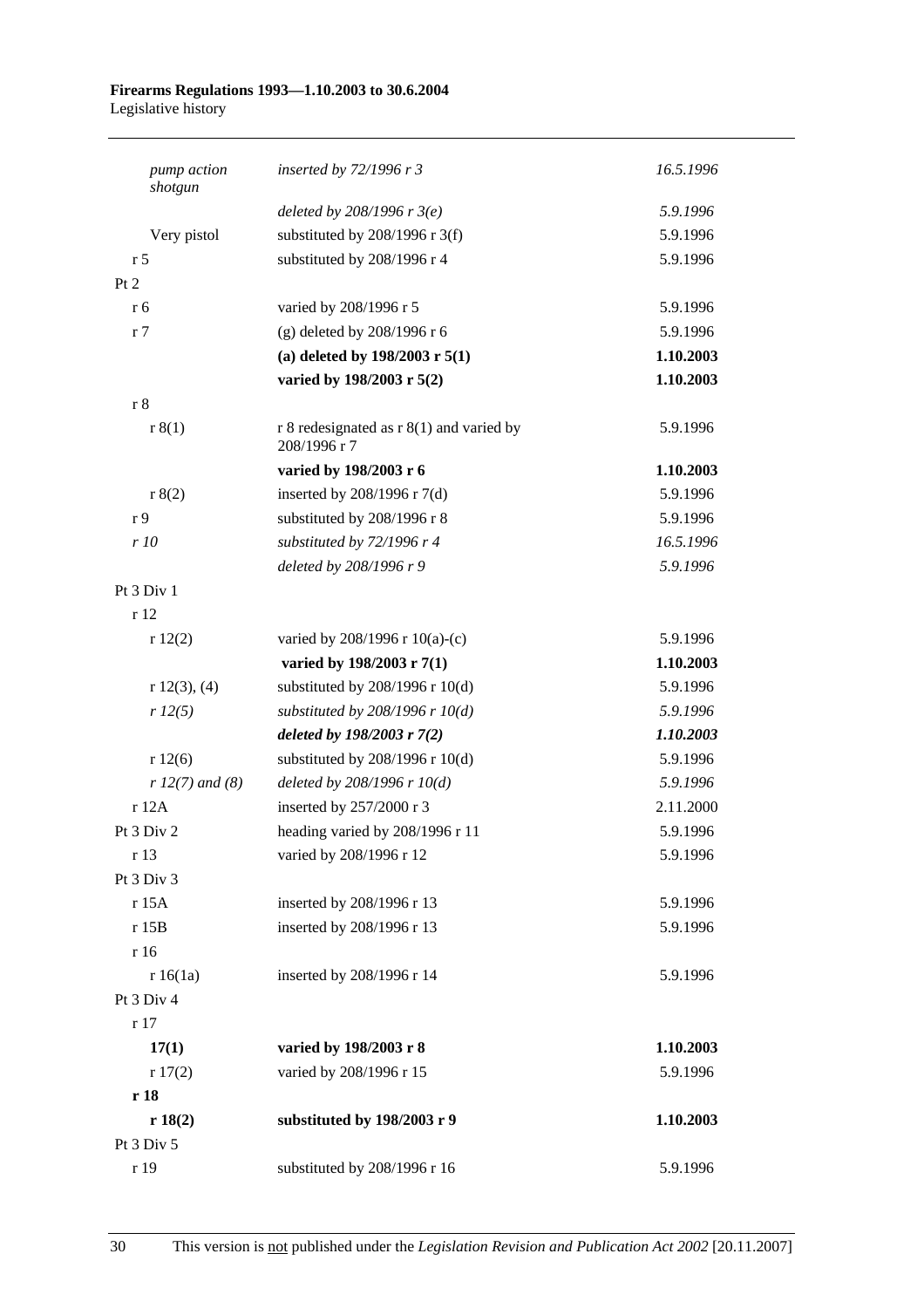| r 19(1)               | varied by 198/2003 r 10(1)                                      | 1.10.2003 |
|-----------------------|-----------------------------------------------------------------|-----------|
| r 19(7)               | varied by 18/2003 r 4(1)                                        | 20.2.2003 |
|                       | varied by 198/2003 r 10(2)                                      | 1.10.2003 |
| r 19(7a)              | inserted by $18/2003$ r 4(2)                                    | 20.2.2003 |
| $r 19(7b)$ and $(7c)$ | inserted by 198/2003 r 10(3)                                    | 1.10.2003 |
| r 19(8)               | varied by 198/2003 r 10(4), (5)                                 | 1.10.2003 |
| r 19A                 | inserted by 208/1996 r 17                                       | 5.9.1996  |
| r 19A(1)              | varied by 198/2003 r 11                                         | 1.10.2003 |
| Pt 3 Div 6            |                                                                 |           |
| r20                   |                                                                 |           |
| r 20(1)               | varied by 208/1996 r 18(a), (b)                                 | 5.9.1996  |
| r 20(2a)              | inserted by 208/1996 r 18(c)                                    | 5.9.1996  |
| Pt 3 Div 7            |                                                                 |           |
| r 23                  | substituted by 208/1996 r 19                                    | 5.9.1996  |
| Pt 4                  | heading varied by 208/1996 r 20                                 | 5.9.1996  |
| r 24                  | substituted by 208/1996 r 21                                    | 5.9.1996  |
| r 24A                 | inserted by 257/2000 r 4                                        | 2.11.2000 |
| r 25                  |                                                                 |           |
| r 25(1)               | $r$ 25 redesignaged as $r$ 25(1) and varied by<br>208/1996 r 22 | 5.9.1996  |
| r 25(2)               | inserted by $208/1996$ r $22(c)$                                | 5.9.1996  |
| r26                   | substituted by 208/1996 r 23                                    | 5.9.1996  |
|                       | (a)(iii) deleted by 198/2003 r 13                               | 1.10.2003 |
| r 26A                 | inserted by 198/2003 r 12                                       | 1.10.2003 |
| r26B                  | inserted by 198/2003 r 12                                       | 1.10.2003 |
| Pt 5                  |                                                                 |           |
| r 28A                 | inserted by 208/1996 r 24                                       | 5.9.1996  |
| Pt 6                  |                                                                 |           |
| r 29                  | substituted by 208/1996 r 25                                    | 5.9.1996  |
| r 29(1)               | varied by 198/2003 r 14(1), (2)                                 | 1.10.2003 |
| r 29(2)               | varied by 198/2003 r 14(3), (4)                                 | 1.10.2003 |
| r 30                  | varied by 208/1996 r 26                                         | 5.9.1996  |
| r 31                  | substituted by 208/1996 r 27                                    | 5.9.1996  |
| r 31(1)               | varied by 198/2003 r 15(1), (2)                                 | 1.10.2003 |
| r 32                  | substituted by 208/1996 r 28                                    | 5.6.1996  |
| Pt 7 Div 1            |                                                                 |           |
| r 38AA                | inserted by 198/2003 r 16                                       | 1.10.2003 |
| r 38A                 | inserted by 208/1996 r 29                                       | 5.9.1996  |
| r 38A(1)              | varied by 198/2003 r 17(1), (2)                                 | 1.10.2003 |
| Pt 7 Div 2            | heading varied by 208/1996 r 30                                 | 5.9.1996  |
| r 40A                 | inserted by 208/1996 r 31                                       | 5.9.1996  |
| r 41                  |                                                                 |           |
| $r\,41(1)$            | varied by 208/1996 r 32                                         | 5.9.1996  |